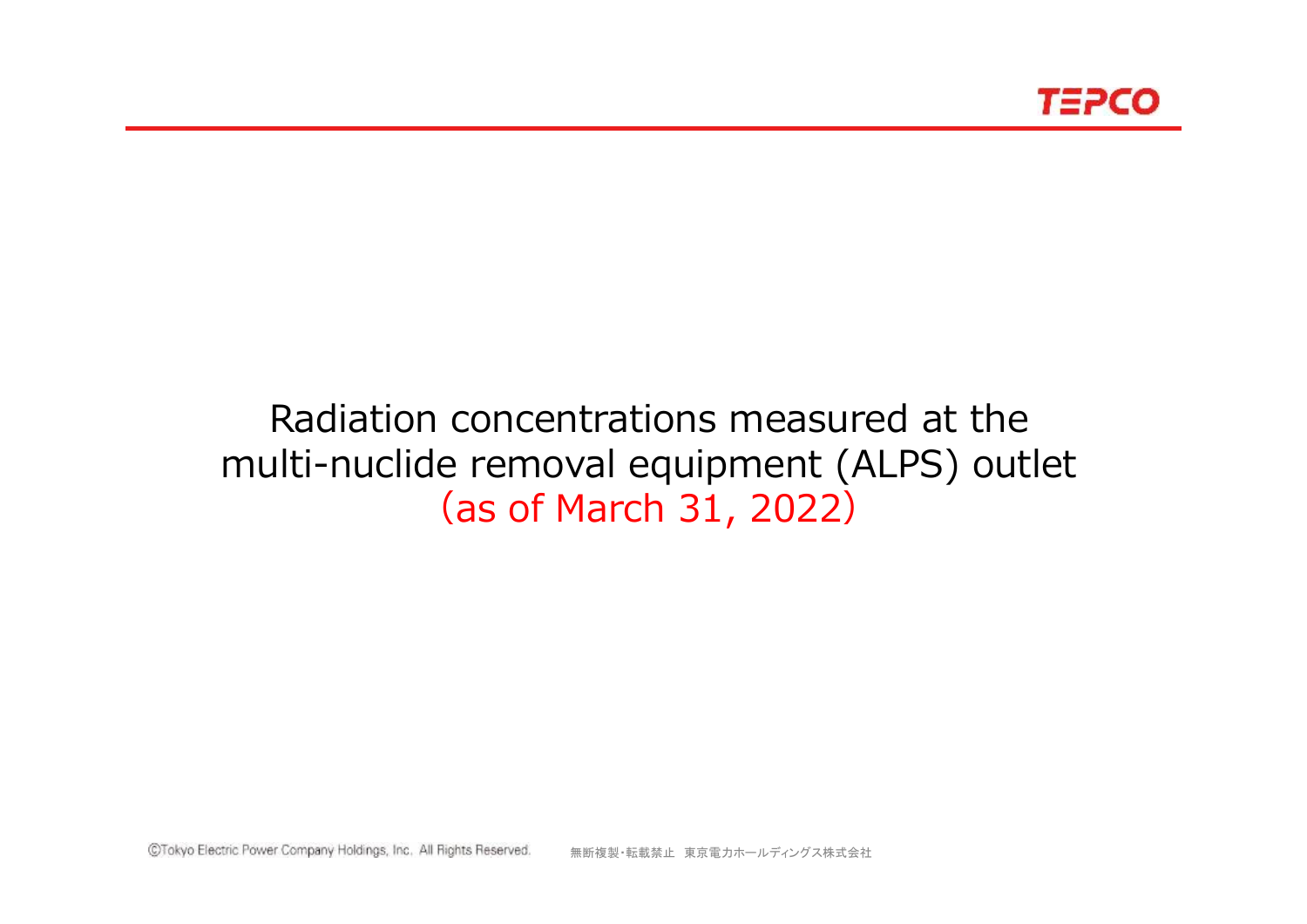### Radiation concentrations measured at the multi-nuclide removal equipment (ALPS) outlet (Cesium-137 concentration)

#### **- -** Regulatory concentration limit (90 Bq/L) Existing ALPS (Cesium-137) **Prior to treatment** 〇 Prior to treatment (ND) ※1 ● $1,000,000$ <br>  $\underline{1,000}$ <br>  $\underline{1,000}$ <br>  $10,000$ <br>  $1,000$ <br>  $1,000$ <br>  $1,000$ <br>  $1,000$ <br>  $1,000$ <br>  $1,000$ <br>  $1,000$ <br>  $1,000$ <br>  $1,000$ <br>  $1,000$ <br>  $1,000$ <br>  $1,000$ <br>  $1,000$ ■ Equipment outlet A □ Equipment outlet A (ND) ※1 ▲ Equipment outlet B △ Equipment outlet B (ND) ※1 
<br>
▲ Equipment outlet B Cesium-137 Concentration (Bq/L) ◆ Equipment outlet C  $\Diamond$  Equipment outlet C (ND)  $\divideontimes$ 1 100,000 10,000 1,000 100 10 1**COMMPTO A B DD**  $\Delta$  $\mathbf{P}$ ň 0.1 0.012013/4/1 2014/2/23 2015/1/18 2015/12/12 2016/11/5 2017/9/30 2018/8/24 2019/7/19 2020/6/11 2021/5/6 2022/3/31**- -** Regulatory concentration limit (90 Bq/L) Additionally installed ALPS (Cesium-137) **Prior to treatment** 〇 Prior to treatment (ND) ※1 ●1,000,000 ■ Equipment outlet A □ Equipment outlet A (ND) ※1 ▲ Equipment outlet B Cesium-137 Concentration (Bq/L) △ Equipment outlet B (ND) ※1 <br>
▲ Equipment outlet B Cesium-137 Concentration (Bq/L) ◆ Equipment outlet C  $\diamondsuit$  Equipment outlet C (ND)  $\divideontimes$ 1  $\diamondsuit$  Equipment outlet C 100,000 10,000 1,000 10010 1 **SHERMAN AREA AND AREA AND A COMMUNICATION** 0.1  $\overline{\bullet}$ 0.012013/4/1 2014/2/23 2015/1/18 2015/12/12 2016/11/5 2017/9/30 2018/8/24 2019/7/19 2020/6/11 2021/5/6 2022/3/31

#### $\frac{1}{2}$  1 "ND" means that concentrations were below detectable limits.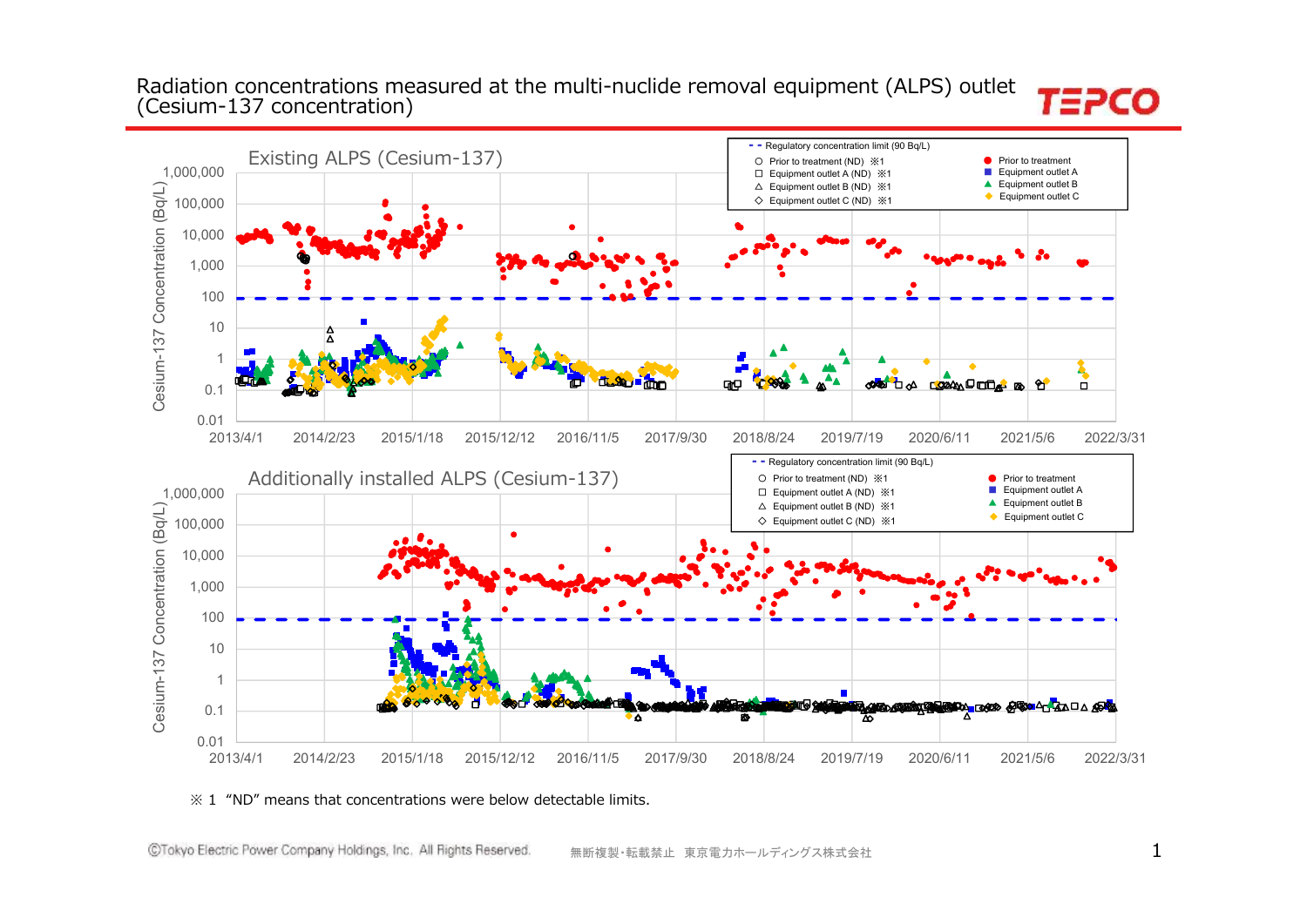# Radiation concentrations measured at the multi-nuclide removal equipment (ALPS) outlet (Cesium-137 concentration)



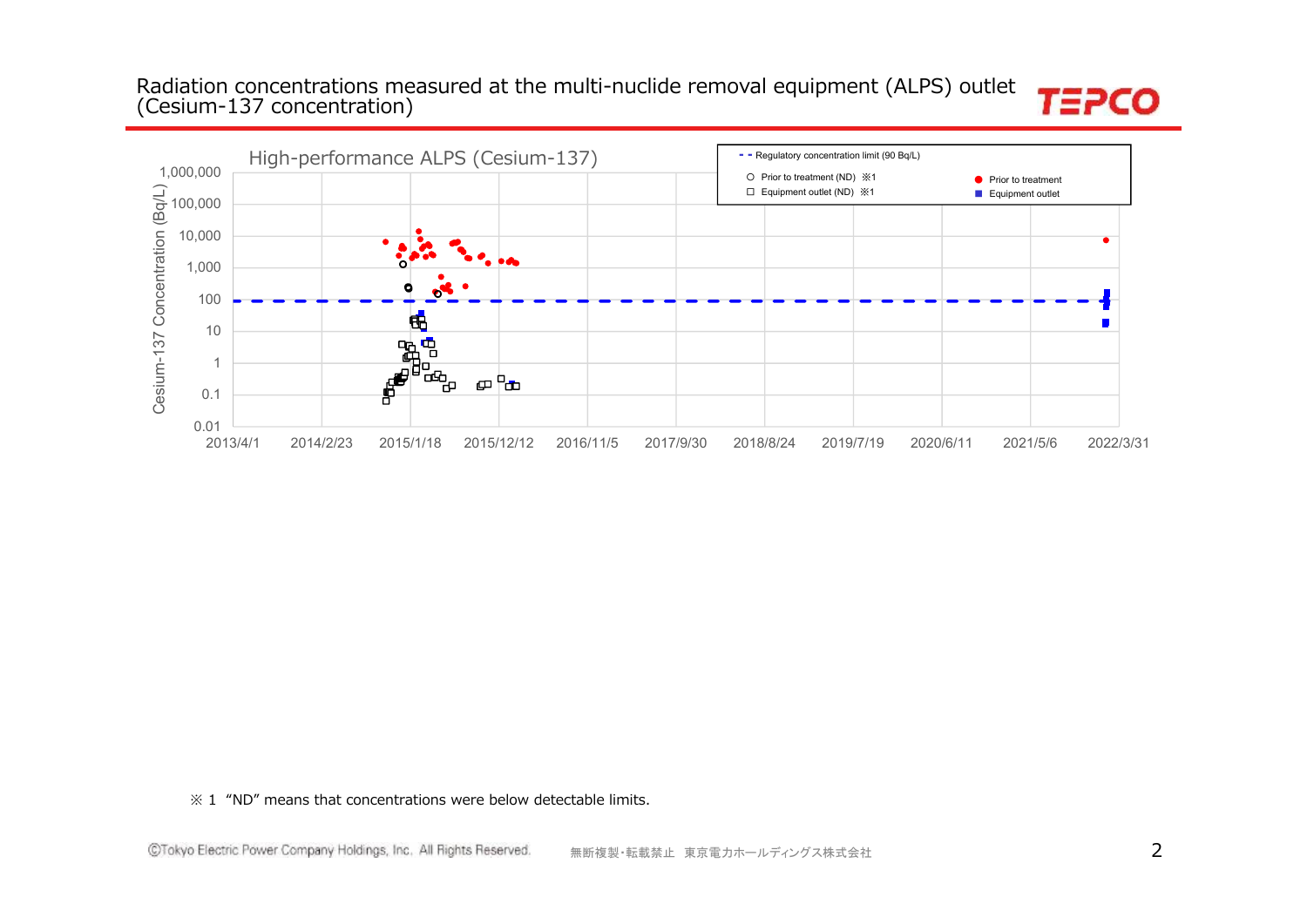### Radiation concentrations measured at the multi-nuclide removal equipment (ALPS) outlet (Cesium-134 concentration)

#### Existing ALPS (Cesium-134) **- -** Regulatory concentration limit (60 Bq/L) **Prior to treatment** 〇 Prior to treatment (ND) ※1 $\overline{1}$  and  $\overline{0}$  $1,000,000$ <br>  $\underline{1,000}$ <br>  $\underline{1,000}$ <br>  $1,000$ <br>  $1,000$ <br>  $1,000$ <br>  $1,000$ <br>  $1,000$ <br>  $1,000$ <br>  $1,000$ <br>  $1,000$ <br>  $1,000$ <br>  $1,000$ <br>  $1,000$ <br>  $1,000$ <br>  $1,000$ <br>  $1,000$ ■ Equipment outlet A □ Equipment outlet A (ND) ※1 Cesium-134 Concentration (Bq/L) ▲ Equipment outlet B △ Equipment outlet B (ND) ※1 100,000 ◆ Equipment outlet C  $\diamondsuit$  Equipment outlet C (ND)  $\divideontimes$ 1  $\diamondsuit$  Equipment outlet C 10,000  $\circ$  $\circ$ 1,000 o 8 **o** 100 ൦๏  $\bullet$  $\infty$ 10 1 $\frac{1}{2}$ **POLICE & PERMISSION &** இ 0.1 0.012013/4/1 2014/2/23 2015/1/18 2015/12/12 2016/11/5 2017/9/30 2018/8/24 2019/7/19 2020/6/11 2021/5/6 2022/3/31**- -** Regulatory concentration limit (60 Bq/L) Additionally installed ALPS (Cesium-134) **Prior to treatment** 〇 Prior to treatment (ND) ※1 ●1,000,000 ■ Equipment outlet A □ Equipment outlet A (ND) ※1 ▲ Equipment outlet B Cesium-134 Concentration (Bq/L) Cesium-134 Concentration (Bq/L) △ Equipment outlet B (ND) ※1 ◆ Equipment outlet C  $\Diamond$  Equipment outlet C (ND)  $\divideontimes$  1 100,000 10,000  $\circ$ 1,000 100 $\circ$   $\circ$  $\epsilon$ 10 1 **ARA BOOKER DA CAR** 0.1 0.012013/4/1 2014/2/23 2015/1/18 2015/12/12 2016/11/5 2017/9/30 2018/8/24 2019/7/19 2020/6/11 2021/5/6 2022/3/31

#### $\frac{1}{2}$  1 "ND" means that concentrations were below detectable limits.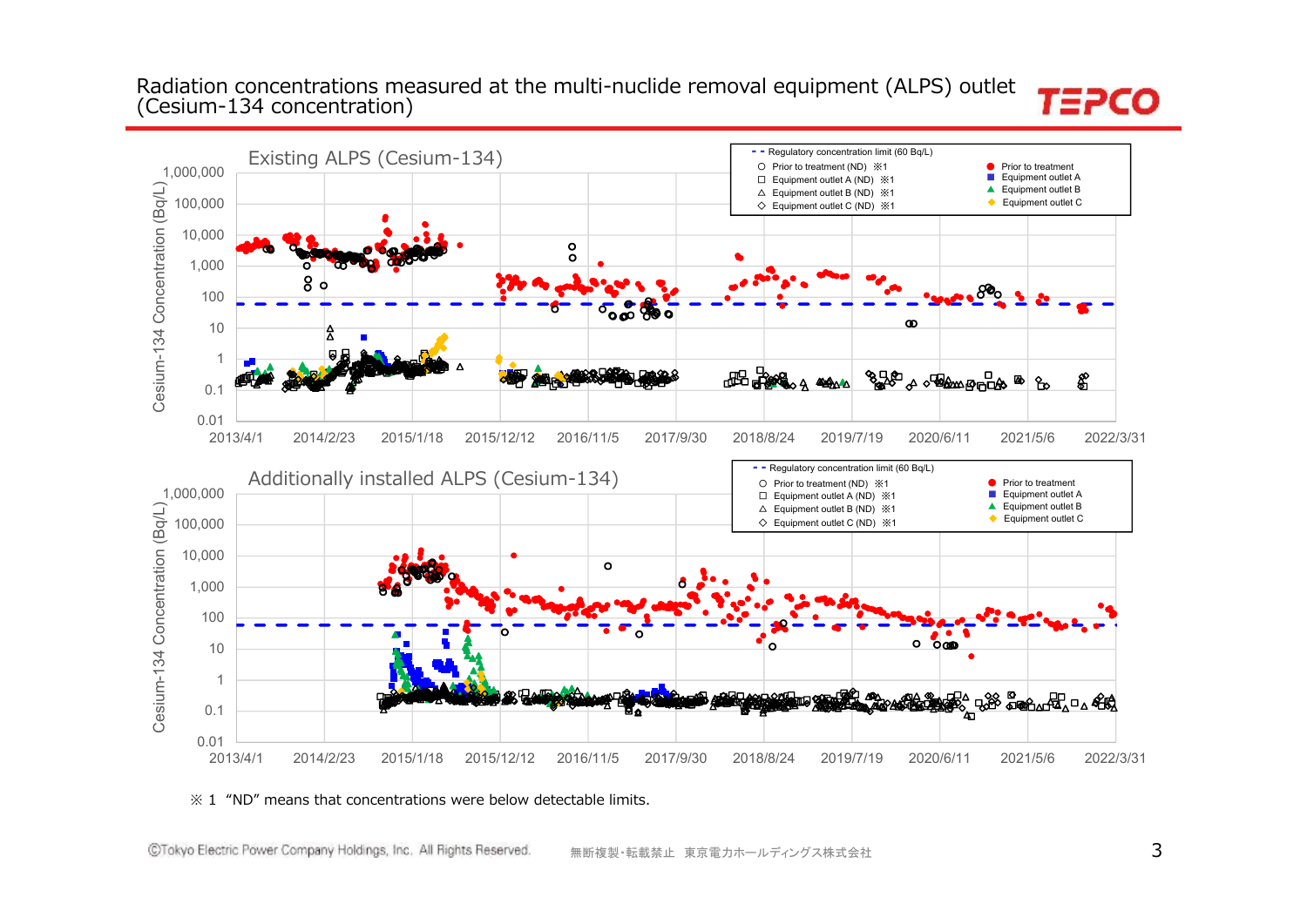# Radiation concentrations measured at the multi-nuclide removal equipment (ALPS) outlet (Cesium-134 concentration)



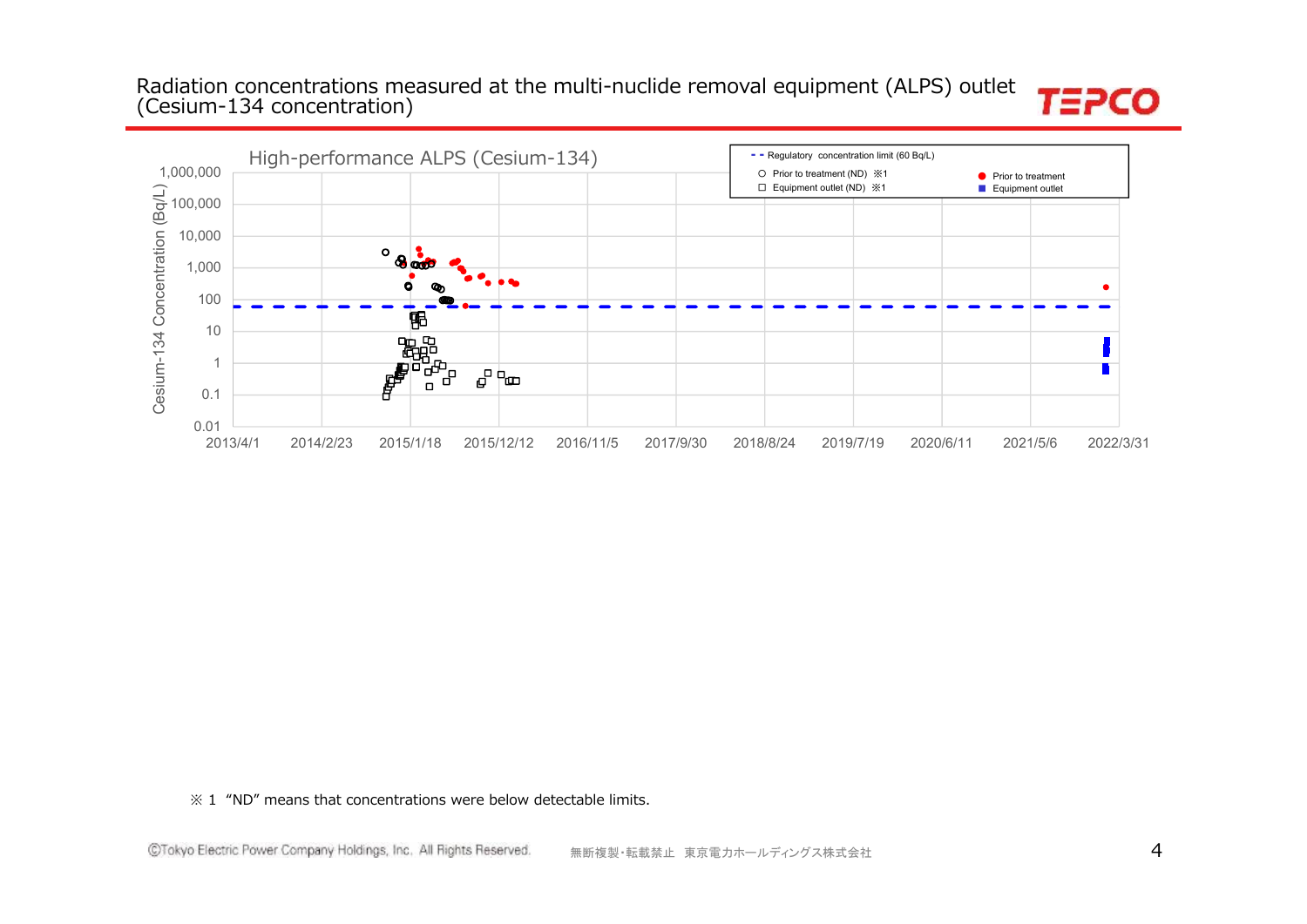### Radiation concentrations measured at the multi-nuclide removal equipment (ALPS) outlet (Strontium-90 concentration)

#### **- -** Regulatory concentration limit (30 Bq/L) 10,000,000,000 Existing ALPS (Strontium-90) **Prior to treatment** 〇 Prior to treatment (ND) ※1 ●■ Equipment outlet A □ Equipment outlet A (ND) ※1 ▲ Equipment outlet B Strontium-90 Concentration (Bq/L) △ Equipment outlet B (ND) ※1 ▲ Equipment outlet B Strontium-90 Concentration (Bq/L) 1,000,000,000 ◆ Equipment outlet C  $\Diamond$  Equipment outlet C (ND)  $\divideontimes$ 1 100,000,000 10,000,000 1,000,000 100,000 10,000 1,000 100101Ā  $\blacktriangle$ 0.1**SOLET OF OREST RELEASE & SOL TOD & PO** இ 0.012013/4/1 2014/2/23 2015/1/18 2015/12/12 2016/11/5 2017/9/30 2018/8/24 2019/7/19 2020/6/11 2021/5/6 2022/3/31**- -** Regulatory concentration limit (30 Bq/L) Additionally installed ALPS (Strontium-90) **Prior to treatment**  ●〇 Prior to treatment (ND) ※1■ Equipment outlet A 10,000,000,000 □ Equipment outlet A (ND) ※1 ▲ Equipment outlet B △ Equipment outlet B (ND) ※1 <br>
▲ Equipment outlet B Strontium-90 Concentration (Bq/L) ← Equipment outlet C 1,000,000,000  $\Diamond$  Equipment outlet C (ND)  $\divideontimes$  1 100,000,000 10,000,000 1,000,000 100,000 10,000 1,000 100 10 1  $\blacktriangle^{\blacktriangle}$ 0.1 **NACCO KROBO** A<del>n</del> Kata ⊓  $\circ$   $\circ$ 0.012013/4/1 2014/2/23 2015/1/18 2015/12/12 2016/11/5 2017/9/30 2018/8/24 2019/7/19 2020/6/11 2021/5/6 2022/3/31

#### $\frac{1}{2}$  1 "ND" means that concentrations were below detectable limits.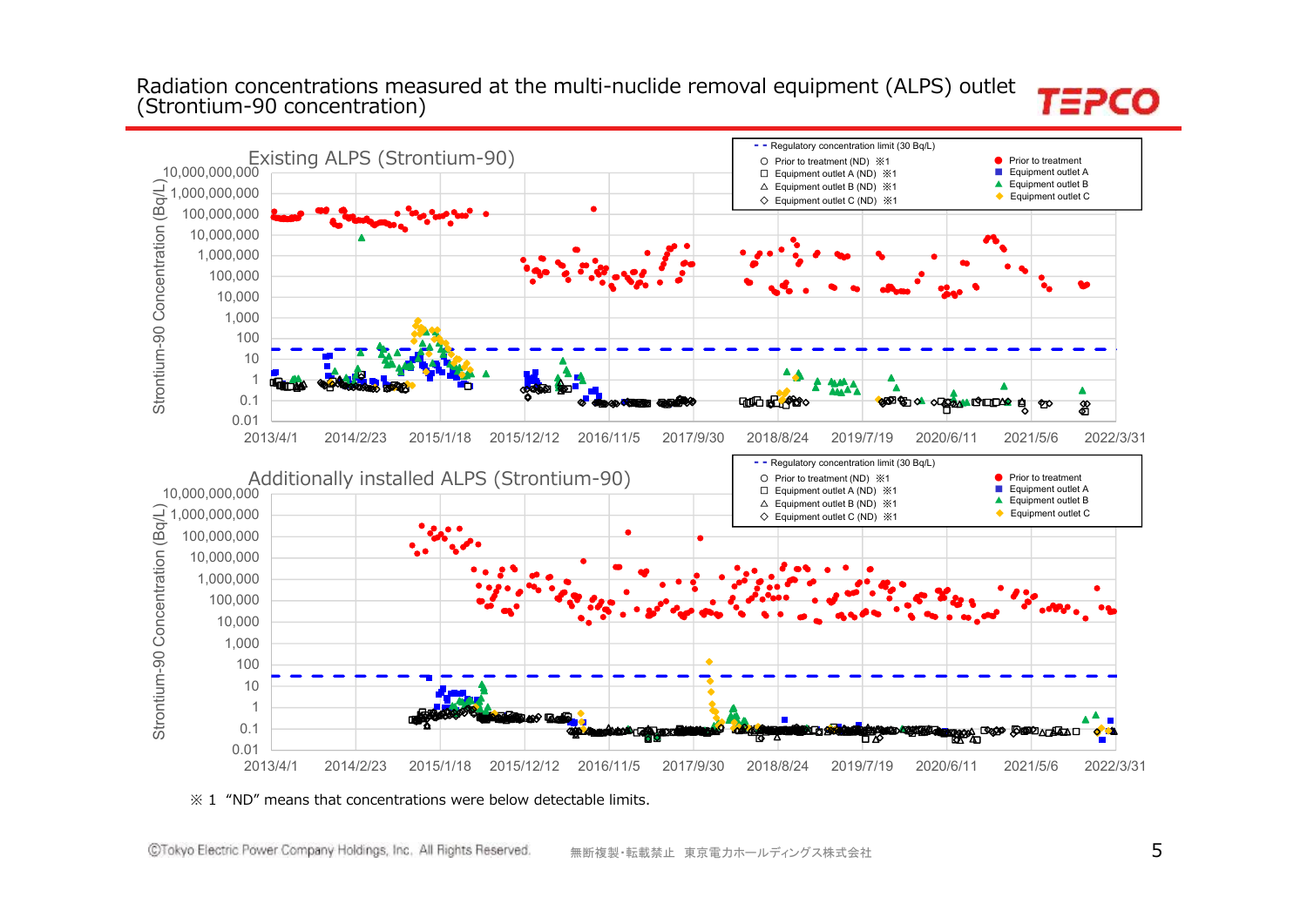# Radiation concentrations measured at the multi-nuclide removal equipment (ALPS) outlet (Strontium-90 concentration)



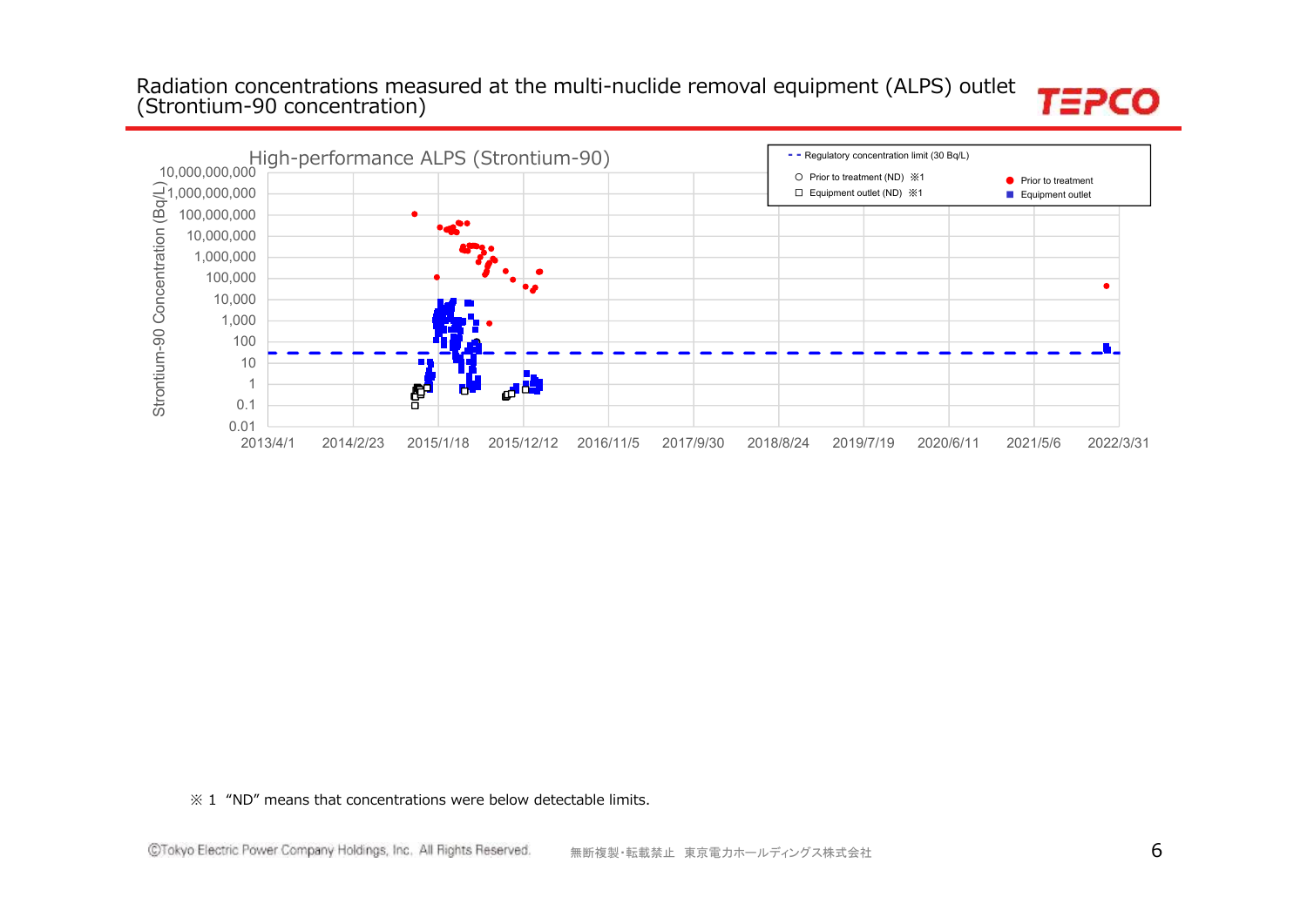### Radiation concentrations measured at the multi-nuclide removal equipment (ALPS) outlet (Cobalt-60 concentration)

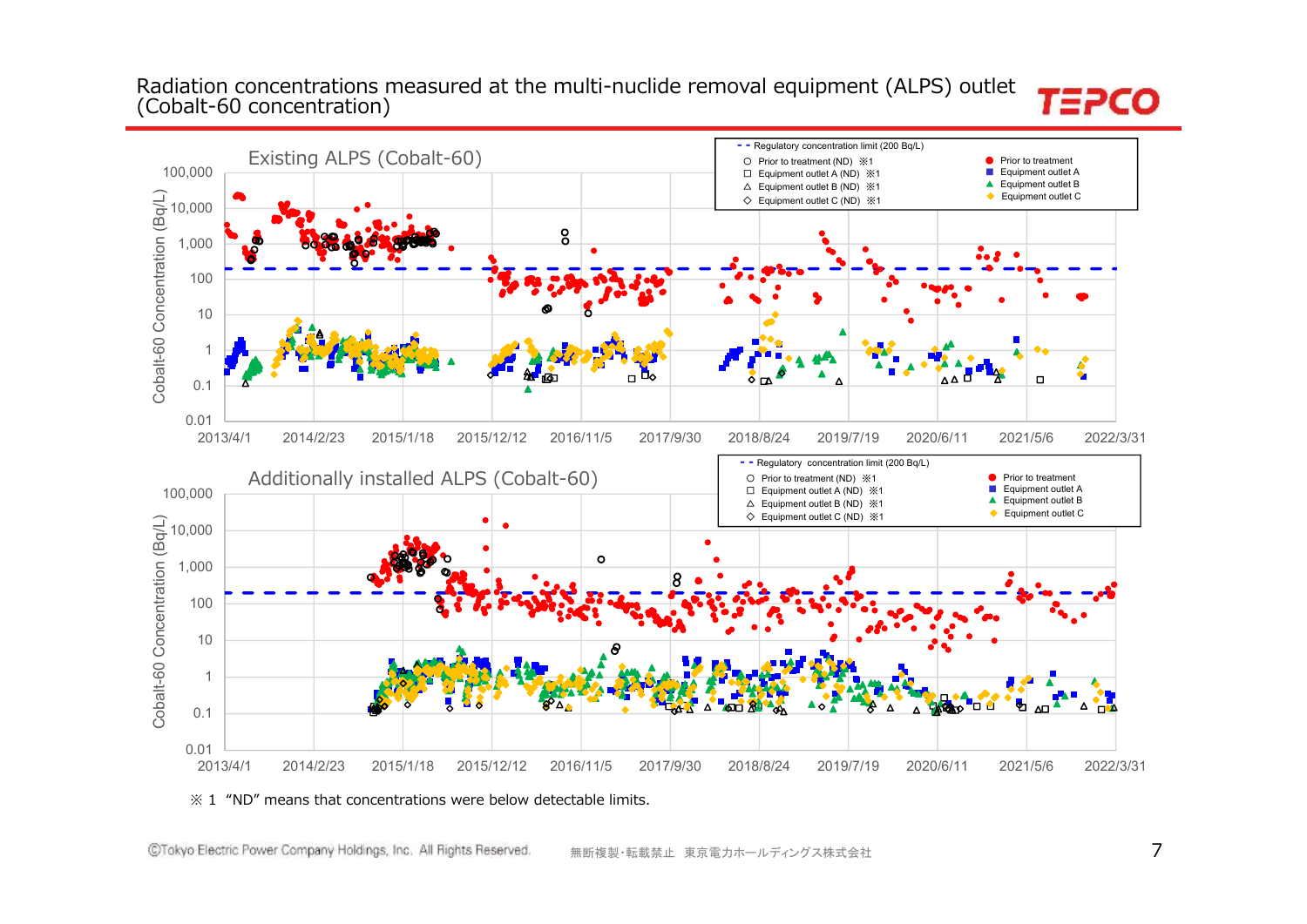# Radiation concentrations measured at the multi-nuclide removal equipment (ALPS) outlet (Cobalt-60 concentration)



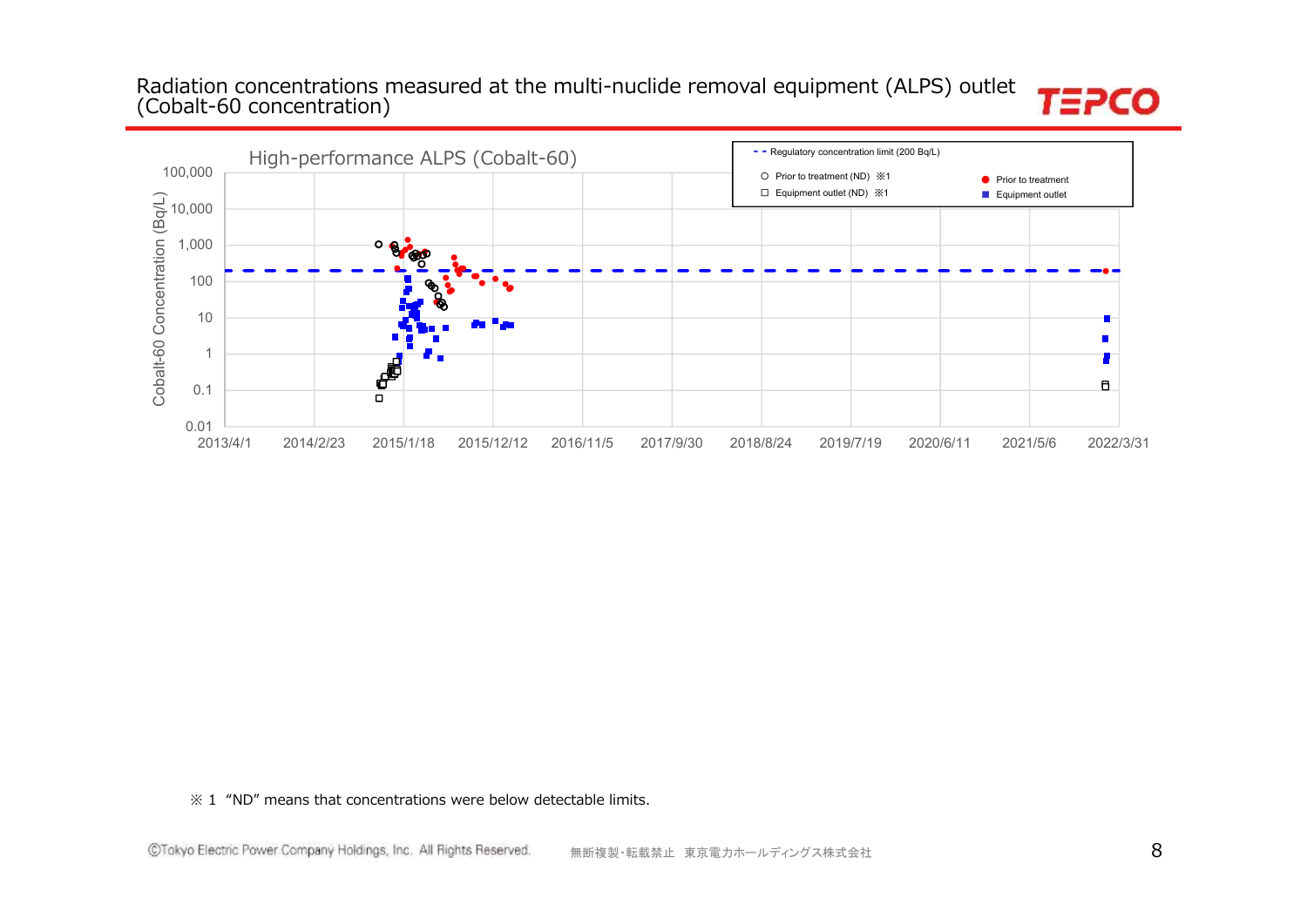### Radiation concentrations measured at the multi-nuclide removal equipment (ALPS) outlet (Antimony-125 concentration)

#### Existing ALPS (Antimony-125) **- -** Regulatory concentration limit (800 Bq/L) **Prior to treatment** 〇 Prior to treatment (ND) ※1 ●1,000,000 ■ Equipment outlet A □ Equipment outlet A (ND) ※1 Antimony-125 Concentration (Bq/L) ▲ Equipment outlet B △ Equipment outlet B (ND) ※1 ◆ Equipment outlet C  $\diamondsuit$  Equipment outlet C (ND)  $\divideontimes$ 1  $\bullet$  Equipment outlet C 100,000 10,000  $\overline{c}$ 1,000 100 10 1 DO STORE & MARIA **OF 2 A DERMARIE &**  $\uparrow$ ♦  $\lambda$ 0.1 2013/4/1 2014/2/23 2015/1/18 2015/12/12 2016/11/5 2017/9/30 2018/8/24 2019/7/19 2020/6/11 2021/5/6 2022/3/31**- -** Regulatory concentration limit (800 Bq/L) Additionally installed ALPS (Antimony-125) **Prior to treatment** 〇 Prior to treatment (ND) ※1 ●1,000,000 ■ Equipment outlet A □ Equipment outlet A (ND) ※1 Antimony-125 Concentration (Bq/L) ▲ Equipment outlet B △ Equipment outlet B (ND) ※1 ◆ Equipment outlet C  $\Diamond$  Equipment outlet C (ND)  $\divideontimes$  1 100,000 10,000 1,000 100 10 1 **CONFERENCE DESCRIPTION AND DESCRIPTION OF A STREET AND A CONFERENCE OF A STREET AND A CONFERENCE OF A STREET** 4 0.1 2013/4/1 2014/2/23 2015/1/18 2015/12/12 2016/11/5 2017/9/30 2018/8/24 2019/7/19 2020/6/11 2021/5/6 2022/3/31

#### $\frac{1}{2}$  1 "ND" means that concentrations were below detectable limits.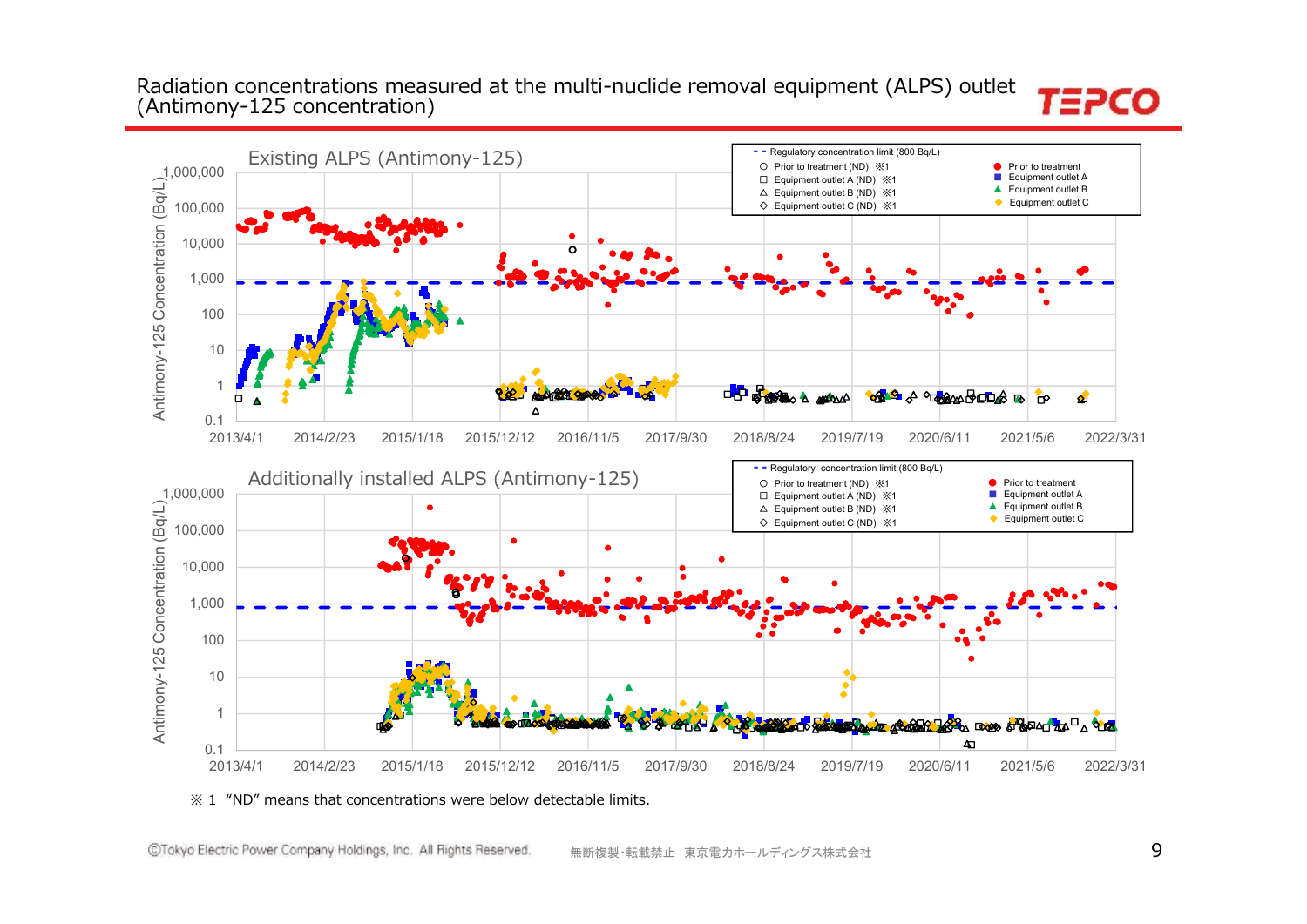# Radiation concentrations measured at the multi-nuclide removal equipment (ALPS) outlet (Antimony-125 concentration)



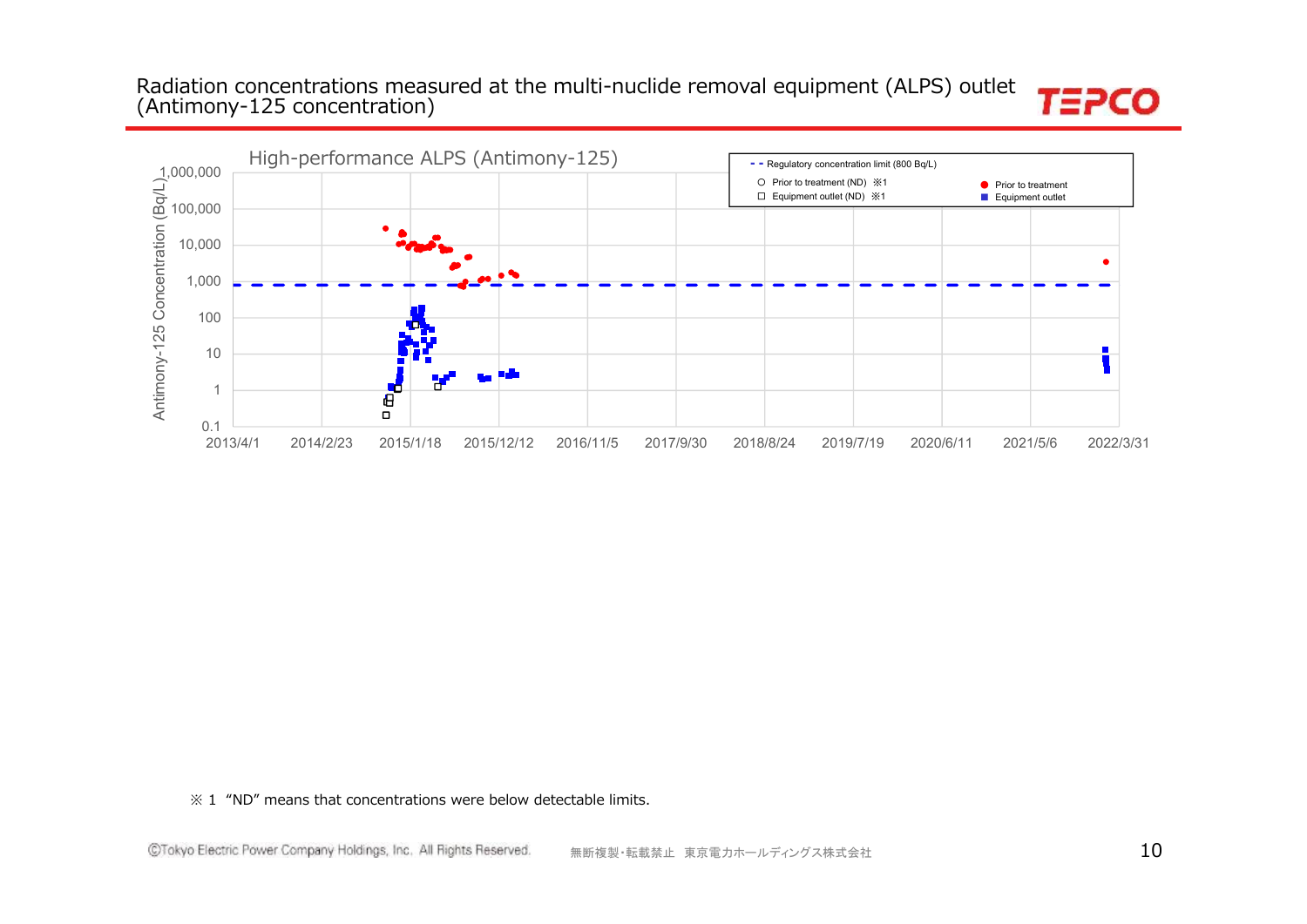### Radiation concentrations measured at the multi-nuclide removal equipment (ALPS) outlet (Ruthenium-106 concentration)



0.1 2013/4/1 2014/2/23 2015/1/18 2015/12/12 2016/11/5 2017/9/30 2018/8/24 2019/7/19 2020/6/11 2021/5/6 2022/3/31Ruthenium-106 Concentration(Bq/L)

#### $\frac{1}{2}$  1 "ND" means that concentrations were below detectable limits.

Ruthenium-106 Concentration(Bq/L)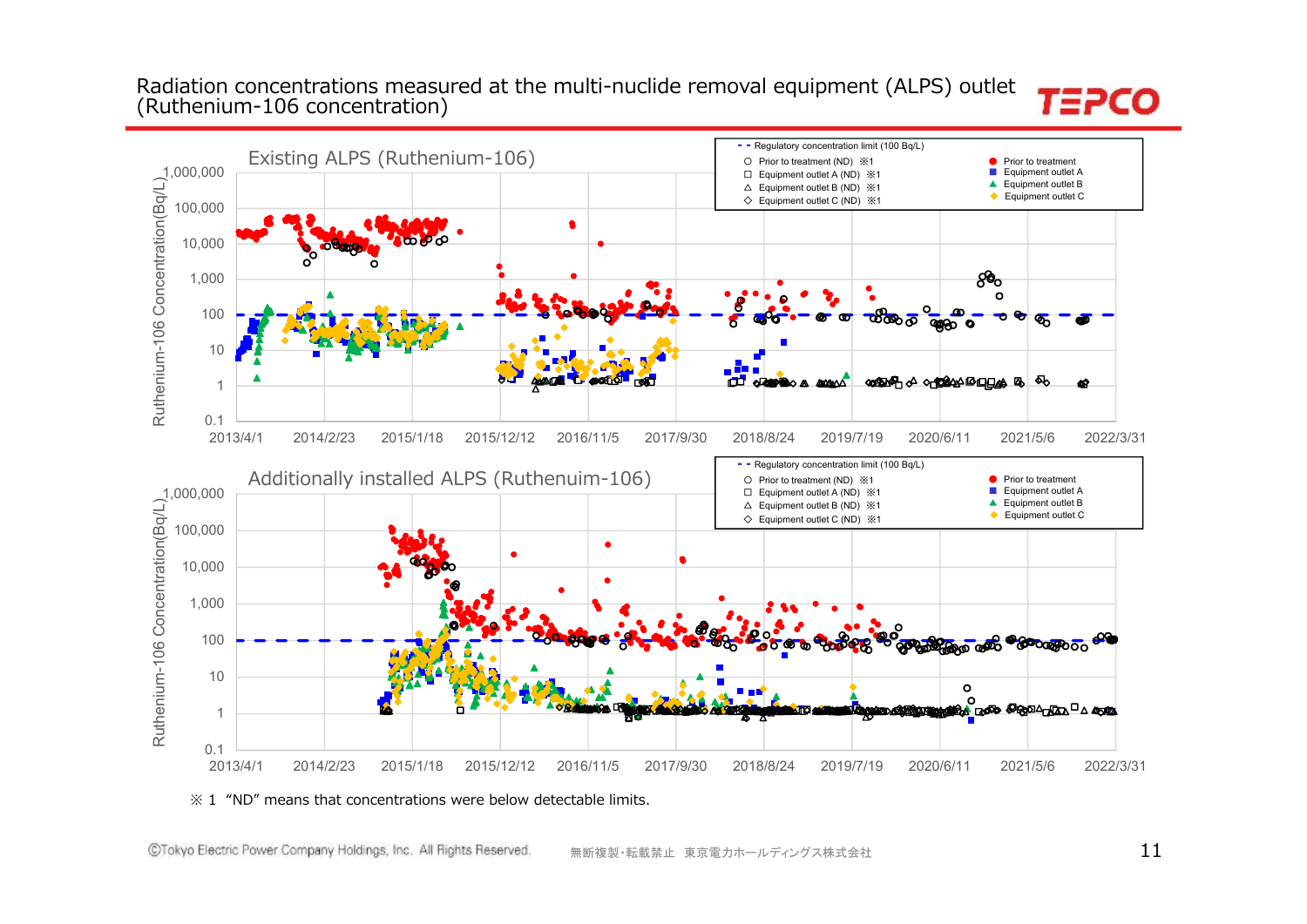# Radiation concentrations measured at the multi-nuclide removal equipment (ALPS) outlet (Ruthenium-106 concentration)



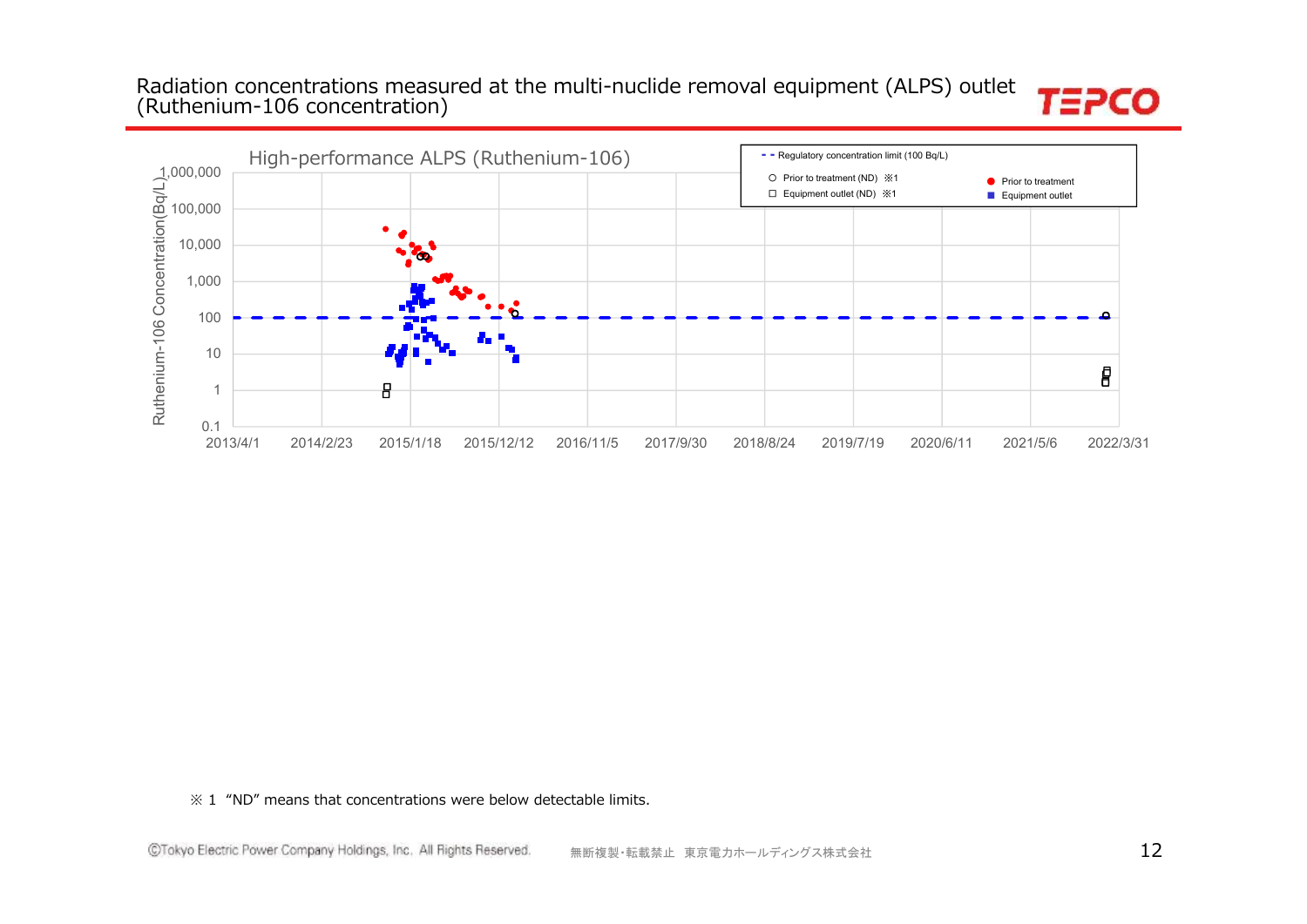### Radiation concentrations measured at the multi-nuclide removal equipment (ALPS) outlet (Iodine-129 concentration)



#### ※ 1 "ND" means that concentrations were below detectable limits.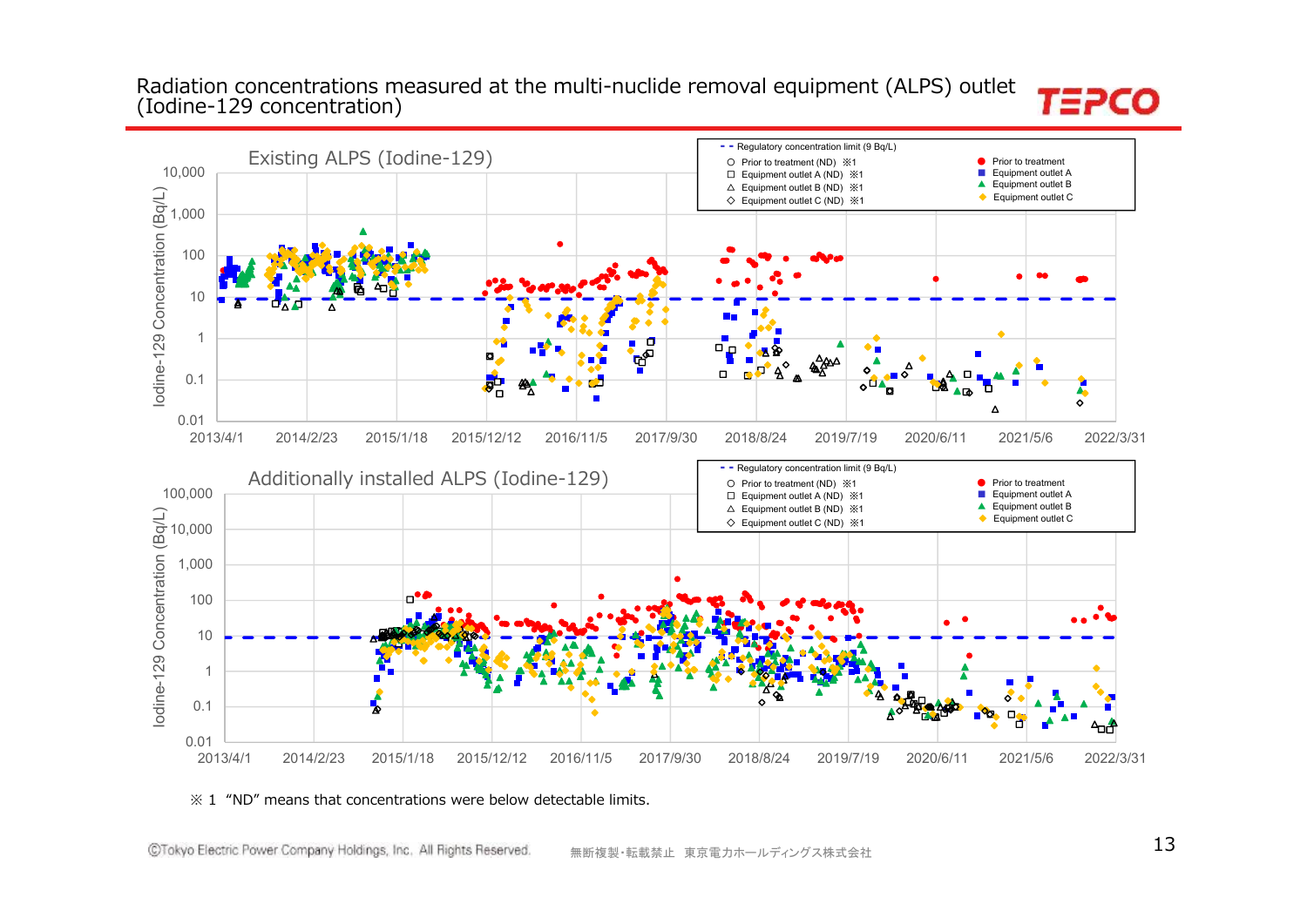### Radiation concentrations measured at the multi-nuclide removal equipment (ALPS) outlet (Iodine-129 concentration)



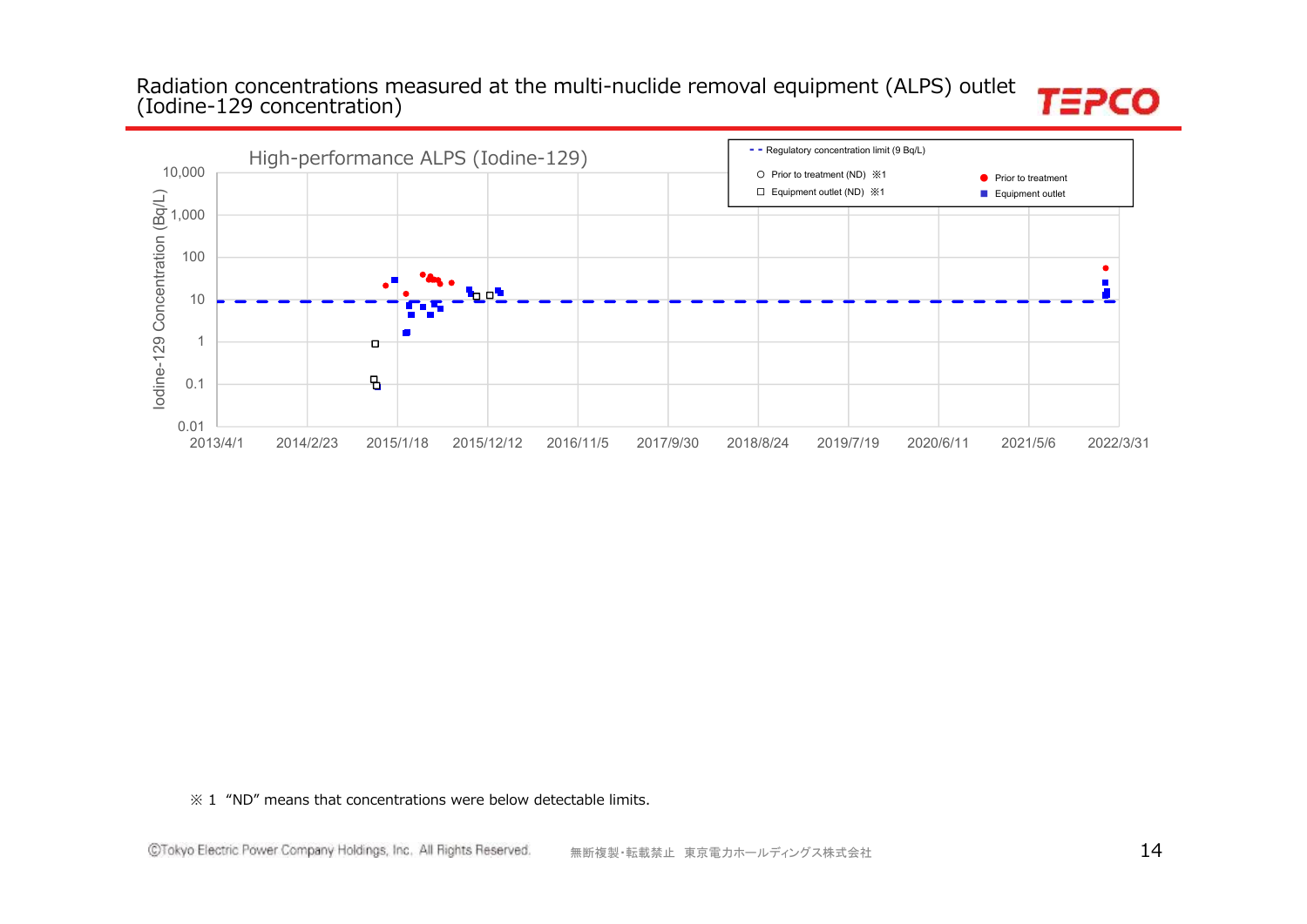### Radiation concentrations measured at the multi-nuclide removal equipment (ALPS) outlet (Gross β concentration)



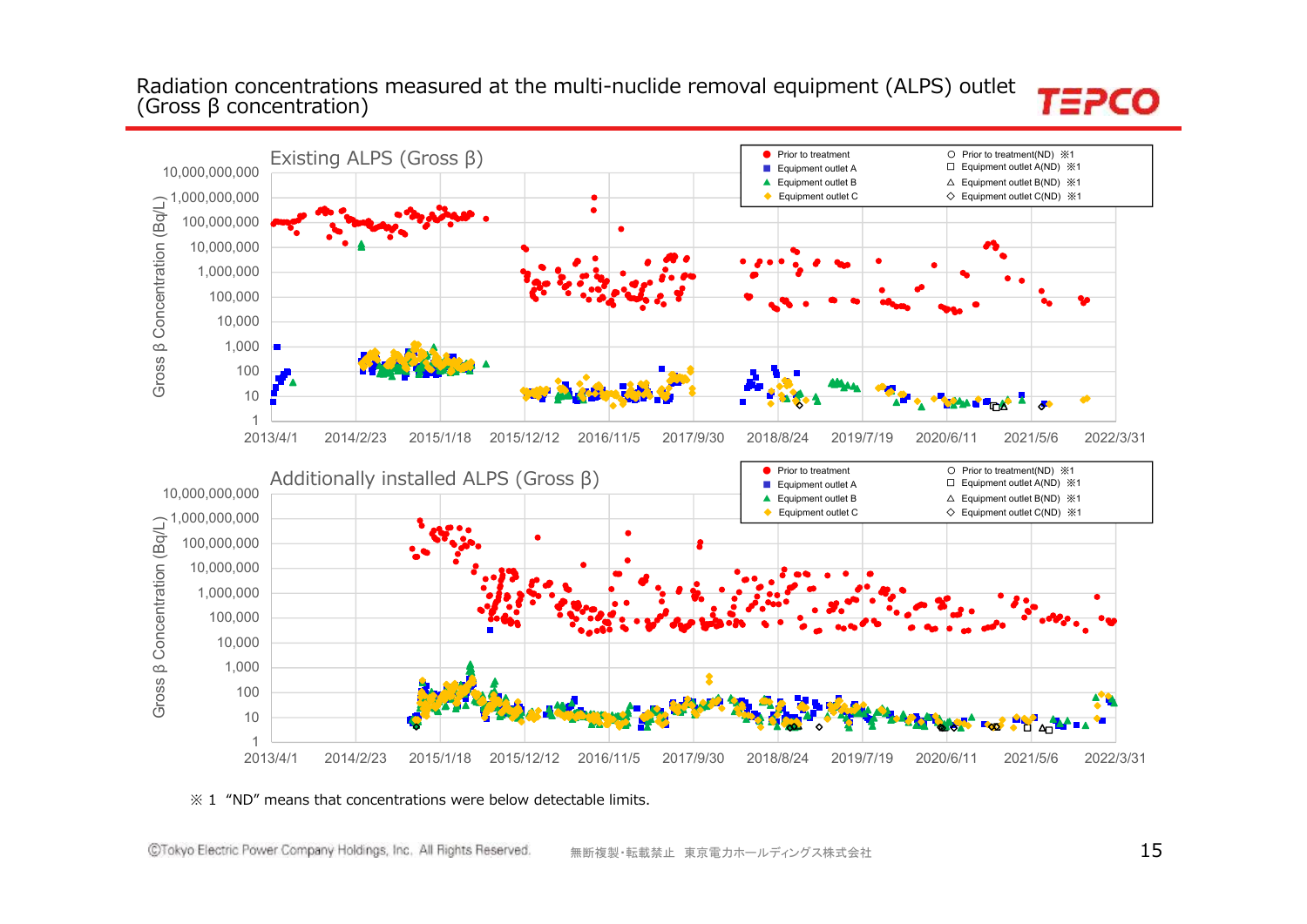# Radiation concentrations measured at the multi-nuclide removal equipment (ALPS) outlet (Gross β concentration)



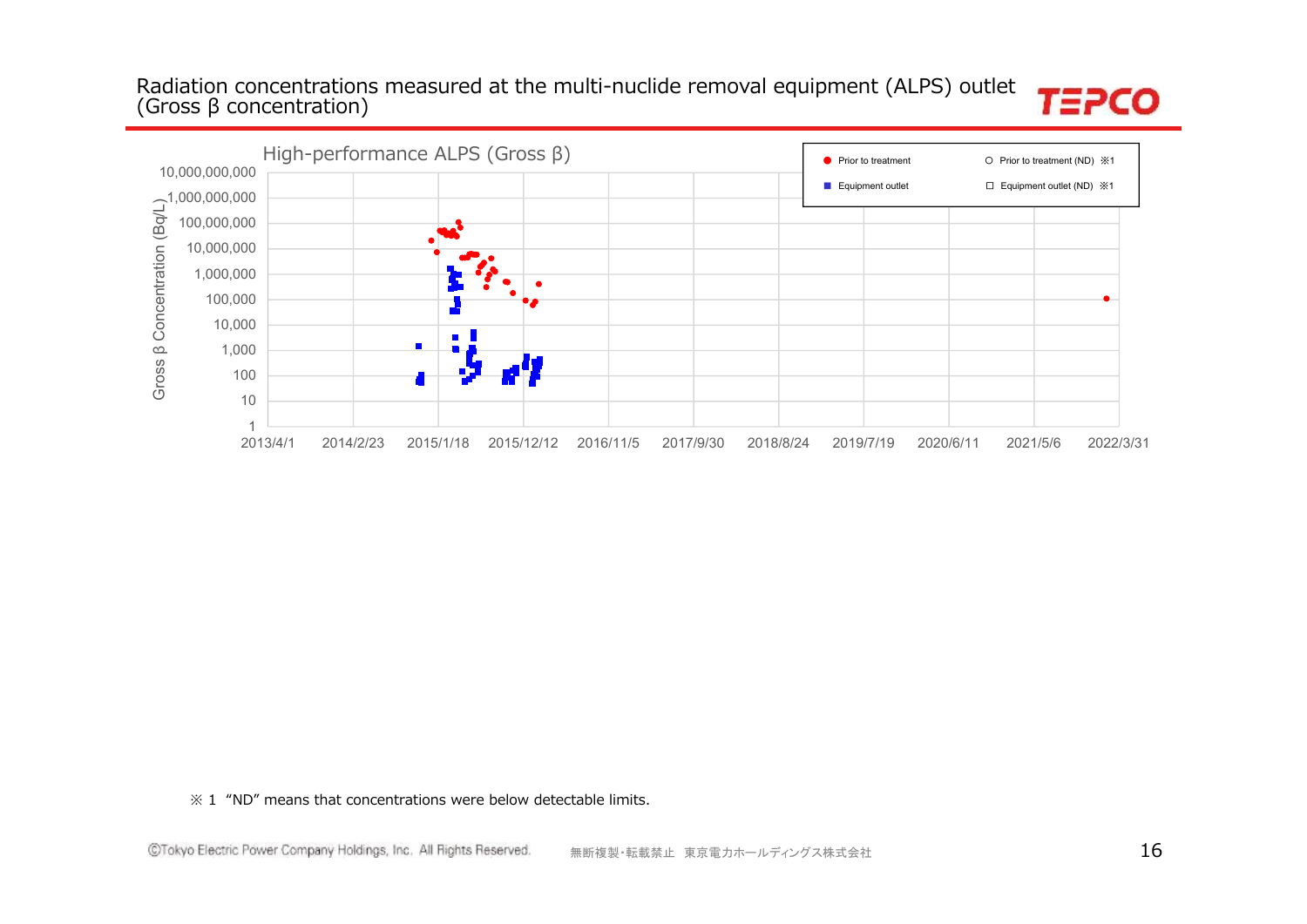### Radiation concentrations measured at the multi-nuclide removal equipment (ALPS) outlet (Manganese-54 concentration)

#### **- -** Regulatory concentration limit (1,000 Bq/L) Existing ALPS (Manganese-54) **Prior to treatment** 〇 Prior to treatment (ND) ※1 ●100,000 ■ Equipment outlet A □ Equipment outlet A (ND) ※1 Manganese-54 Concentration (Bq/L) ▲ Equipment outlet B  $\triangle$  Equipment outlet B (ND)  $\%$ 1  $\blacksquare$ ◆ Equipment outlet C  $\diamondsuit$  Equipment outlet C (ND)  $\divideontimes$ 1  $\color{red}\diamondsuit$  Equipment outlet C 10,000  $\circ$  $\sim$ 1,000  $R_0$ 100  $\Omega$ န္ထိ၀ 10 ი ზ ന ூ  $\hat{\mathbf{x}}$ 1 ௱௱ஂ௺௸௷ஂ **maan**<sup>A</sup> **CONTACT OF OPERATION CONTACT** የራ  $\bullet$ 0.1  $\lambda$ 0.01 2013/4/1 2014/2/23 2015/1/18 2015/12/12 2016/11/5 2017/9/30 2018/8/24 2019/7/19 2020/6/11 2021/5/6 2022/3/31**- -** Regulatory concentration limit (1,000 Bq/L) Additionally installed ALPS (Manganese-54) **Prior to treatment**  $\overline{1}$  and  $\overline{0}$ 〇 Prior to treatment (ND) ※1■ Equipment outlet A □ Equipment outlet A (ND) ※1 100,000 ▲ Equipment outlet B △ Equipment outlet B (ND) ※1 <br>
▲ Equipment outlet B Manganese-54 Concentration (Bq/L) ◆ Equipment outlet C ◇ Equipment outlet C (ND) ※1 10,000  $\circ$ 1,000 100  $\circ$  $\circ$ ೢೢ*ಀೲ*ೲಀೲೢೲ 10 .<br>මා<sup>ල</sup> ගෙන  $\circ$ 1 O 0.1 8ø ᄆᇖ  $\Delta$ 0.01 2013/4/1 2014/2/23 2015/1/18 2015/12/12 2016/11/5 2017/9/30 2018/8/24 2019/7/19 2020/6/11 2021/5/6 2022/3/31

#### ※ 1 "ND" means that concentrations were below detectable limits.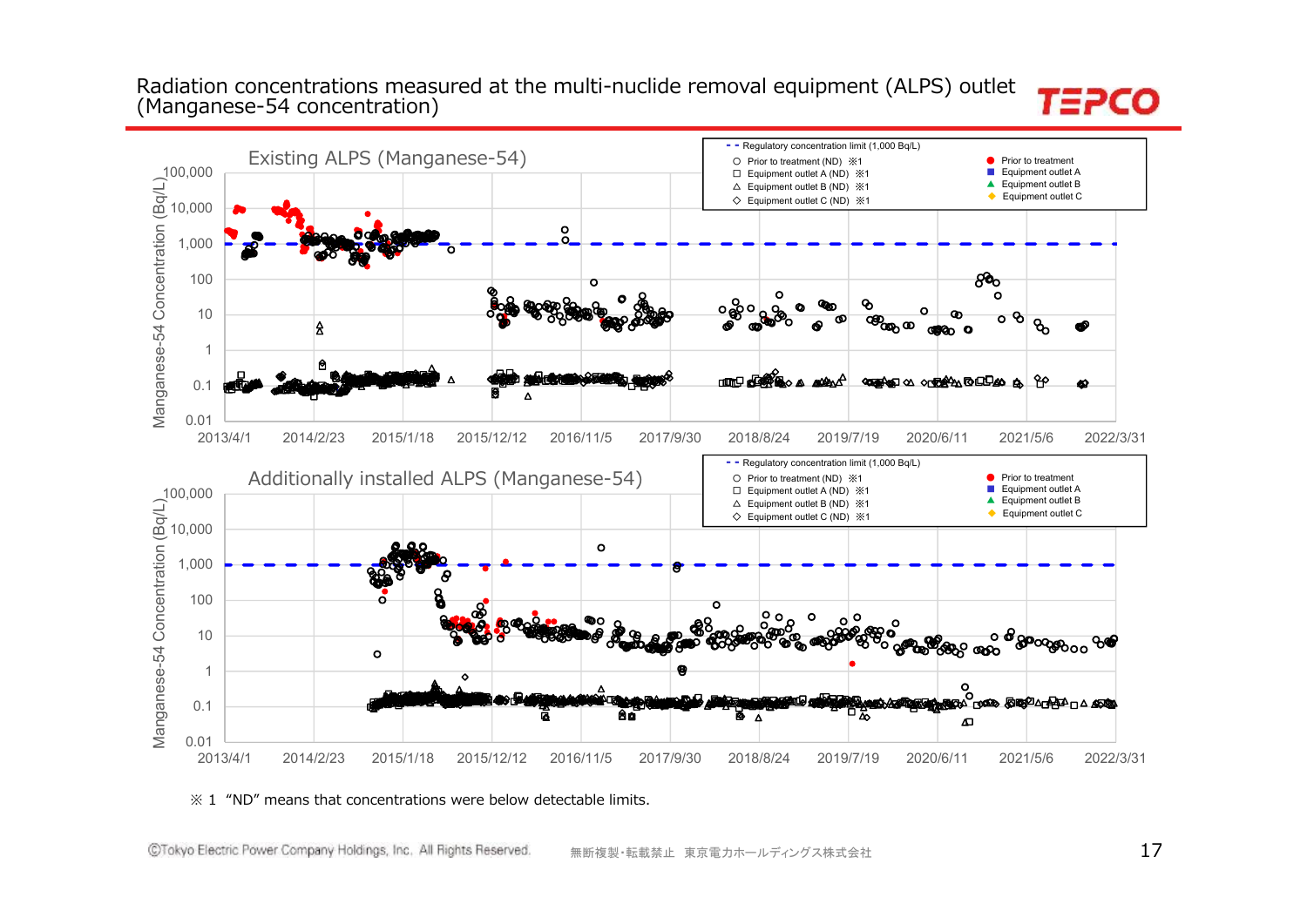### Radiation concentrations measured at the multi-nuclide removal equipment (ALPS) outlet (Manganese-54 concentration)



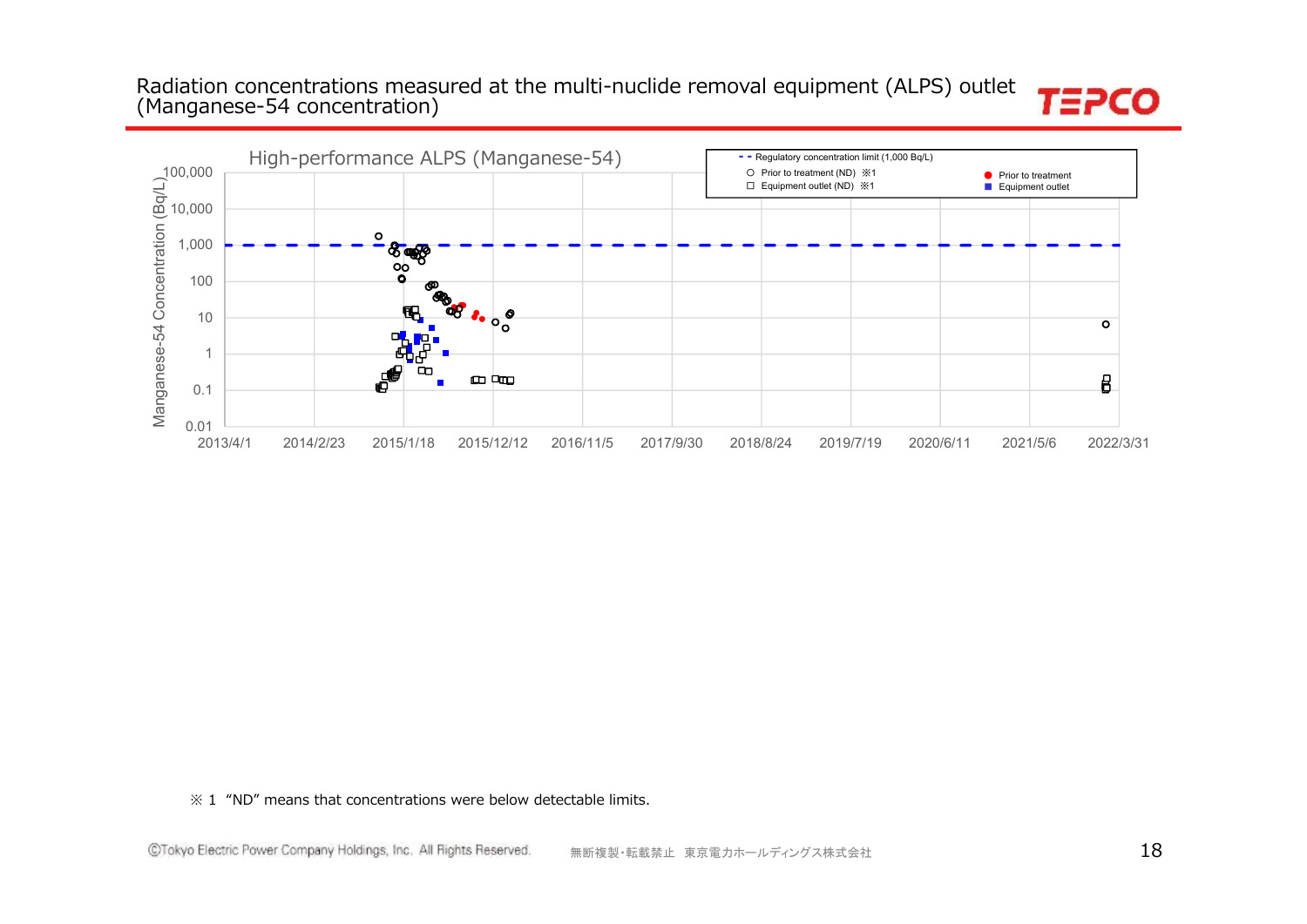### Radiation concentrations measured at the multi-nuclide removal equipment (ALPS) outlet (Strontium-89 concentration)



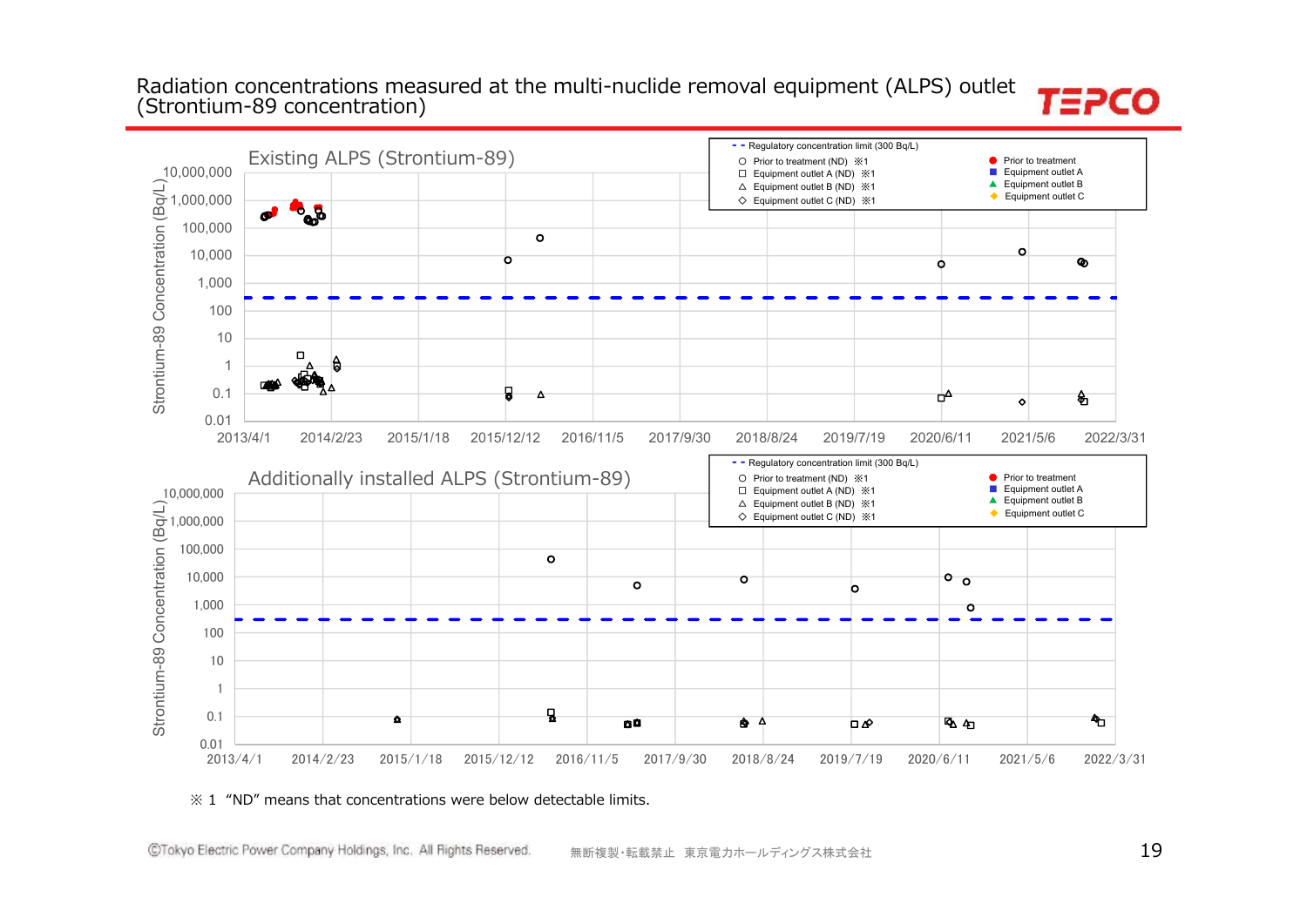# Radiation concentrations measured at the multi-nuclide removal equipment (ALPS) outlet (Strontium-89 concentration)



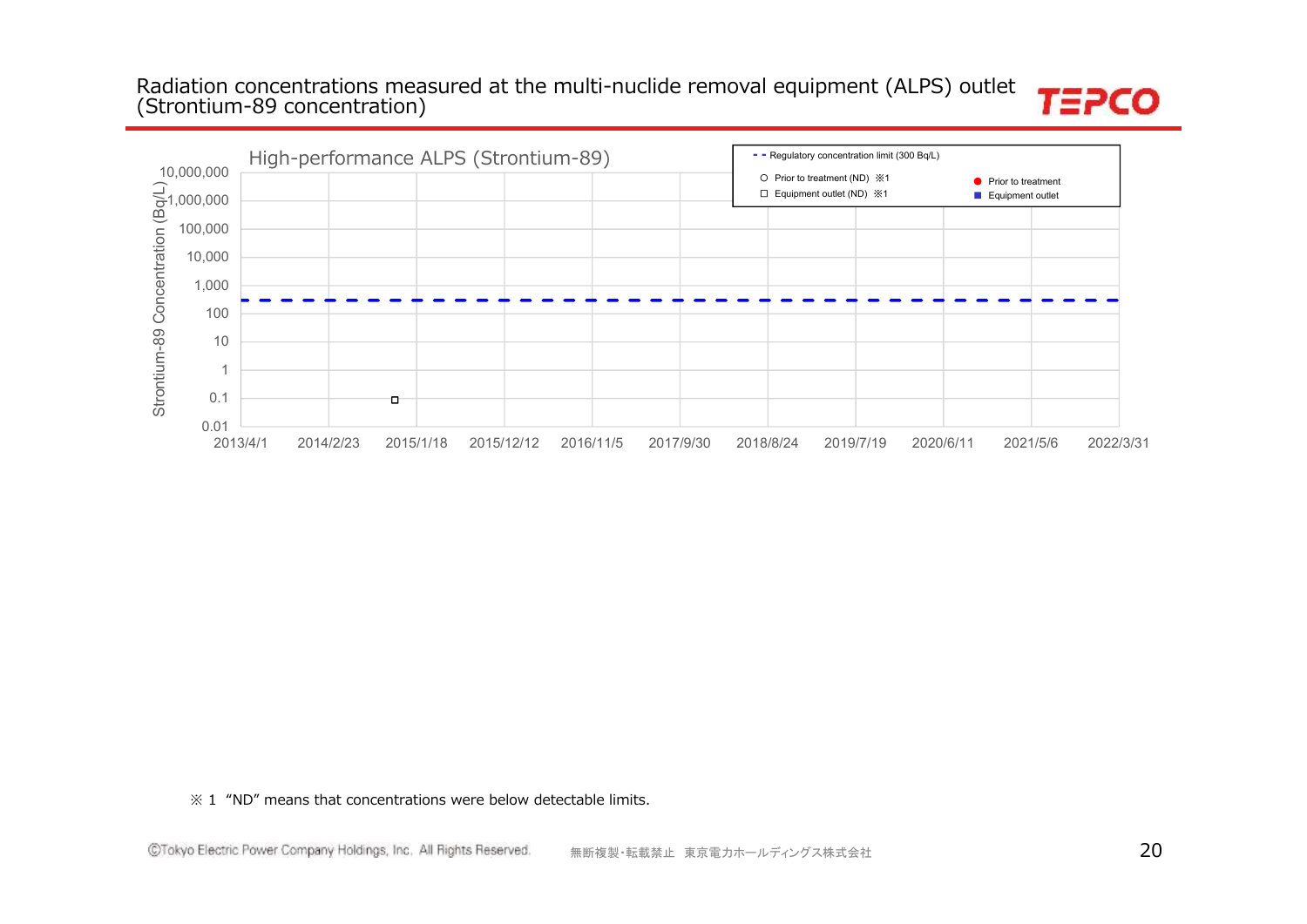### Radiation concentrations measured at the multi-nuclide removal equipment (ALPS) outlet (Technetium-99 concentration)





#### $\frac{1}{2}$  1 "ND" means that concentrations were below detectable limits.

Existing ALPS (Technetium-99)

100

1,000

10,000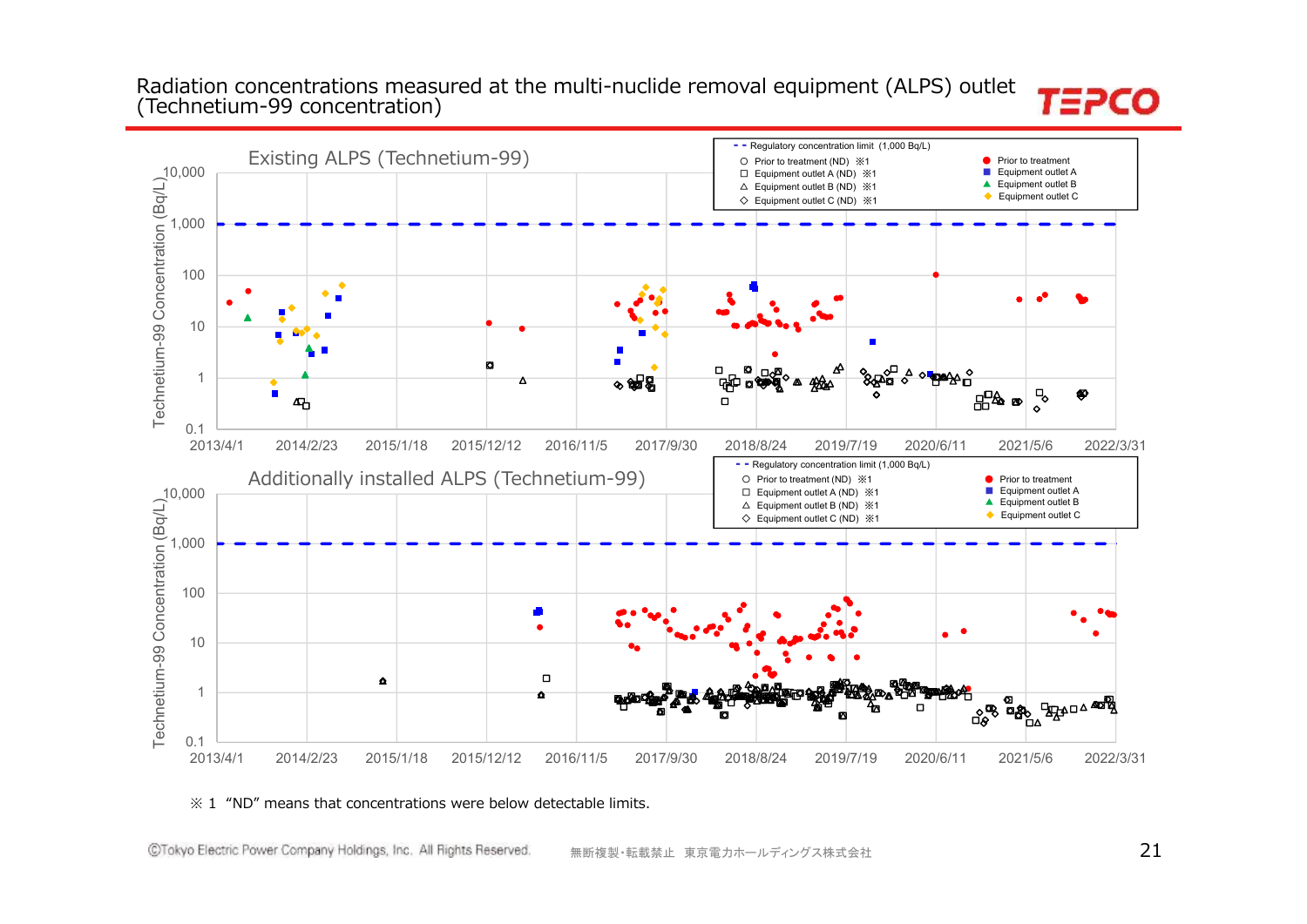### Radiation concentrations measured at the multi-nuclide removal equipment (ALPS) outlet (Technetium-99 concentration)



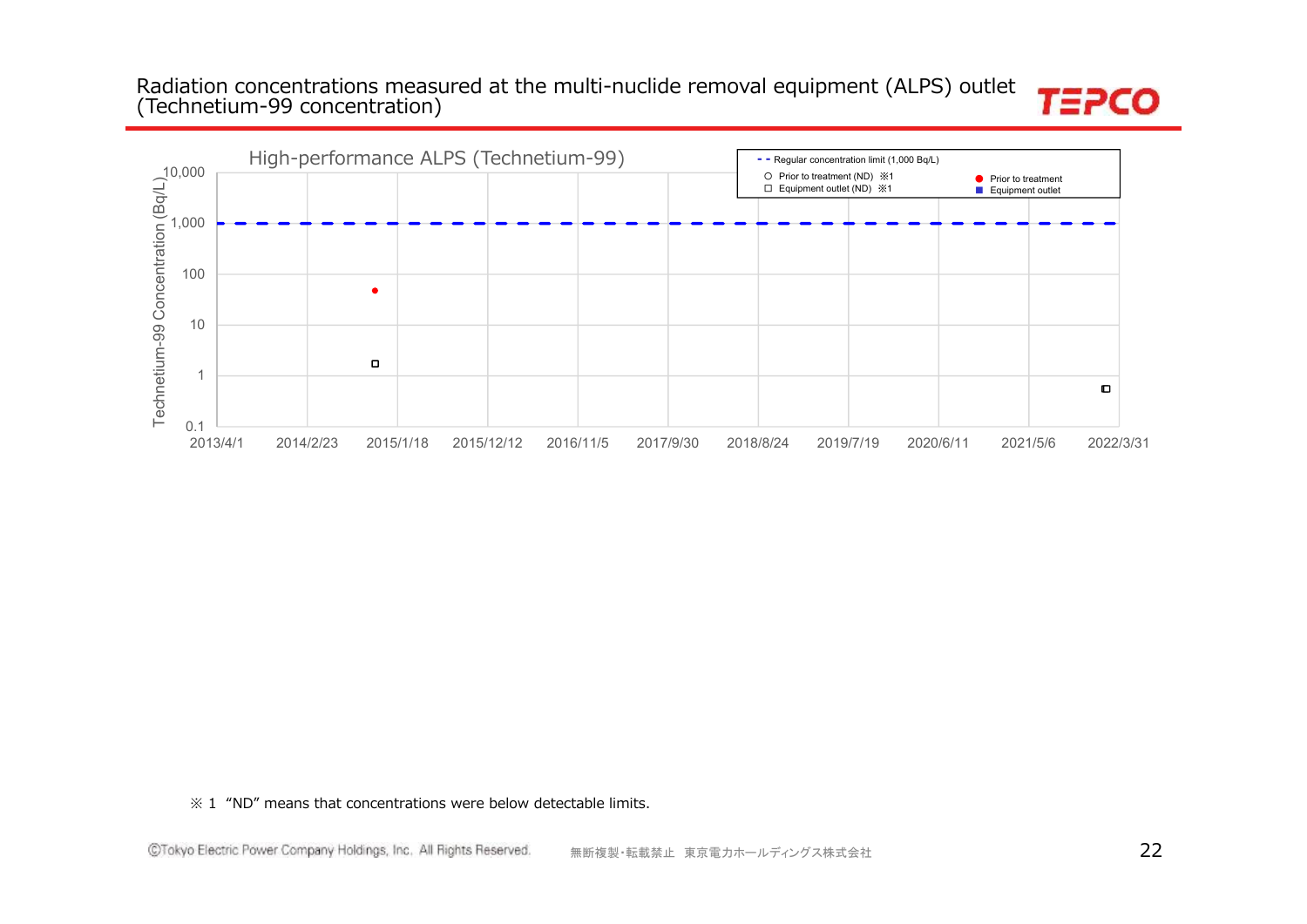### Radiation concentrations measured at the multi-nuclide removal equipment (ALPS) outlet (Carbon-14 concentration)

#### **- -** Regulatory concentration limit (2,000 Bq/L) Existing ALPS (Carbon-14) 〇 Prior to treatment (ND) ※1 $\overline{ }$ ● Prior to treatment<br>1 Equipment outlet A 10,000 □ Equipment outlet A (ND) ※1▲ Equipment outlet B  $\triangle$  Equipment outlet B (ND)  $\%$ 1 Equipment outlet C ◇ Equipment outlet C (ND) ※1Carbon-14 Concentration (Bq/L) 1,000 100 A q 10 1 0.12013/4/1 2014/2/23 2015/1/18 2015/12/12 2016/11/5 2017/9/30 2018/8/24 2019/7/19 2020/6/11 2021/5/6 2022/3/31Additionally installed ALPS (Carbon-14) **- -** Regulatory concentration limit (2,000 Bq/L)  $\overline{1}$  and  $\overline{0}$ **Prior to treatment** 〇 Prior to treatment (ND) ※110,000 ■ Equipment outlet A □ Equipment outlet A (ND) ※1 ▲ Equipment outlet B  $\triangle$  Equipment outlet B (ND)  $\%$ 1 Equipment outlet C Carbon-14 Concentration (Bq/L) ◇ Equipment outlet C (ND) ※11,000  $\blacktriangle$ 100  $\blacksquare$ 10 1 0.12013/4/1 2014/2/23 2015/1/18 2015/12/12 2016/11/5 2017/9/30 2018/8/24 2019/7/19 2020/6/11 2021/5/6 2022/3/31

#### $\frac{1}{2}$  1 "ND" means that concentrations were below detectable limits.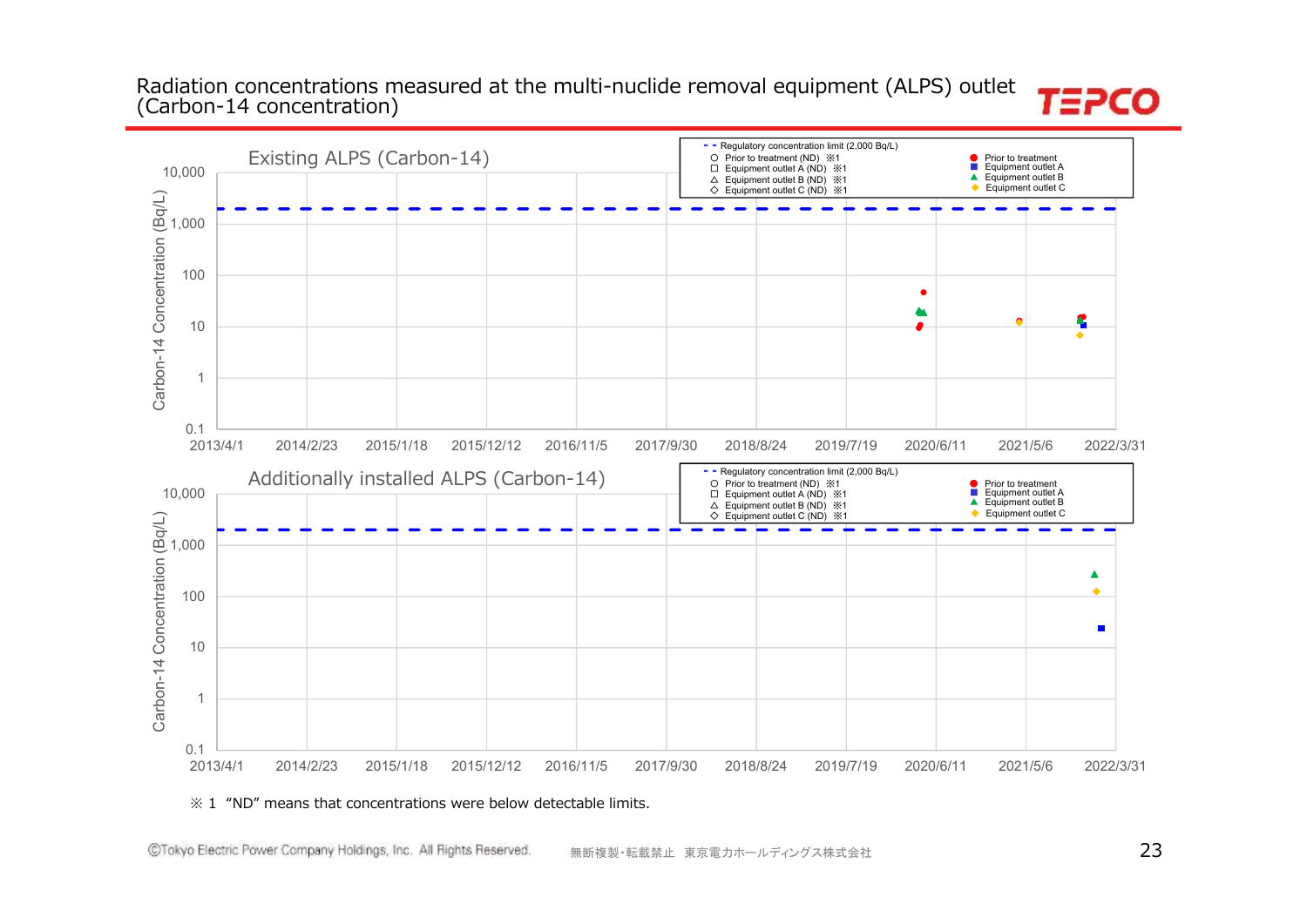#### Radiation concentrations measured at the multi-nuclide removal equipment (ALPS) outlet (Rhodium-106 concentration)



#### $\frac{1}{2}$  1 "ND" means that concentrations were below detectable limits.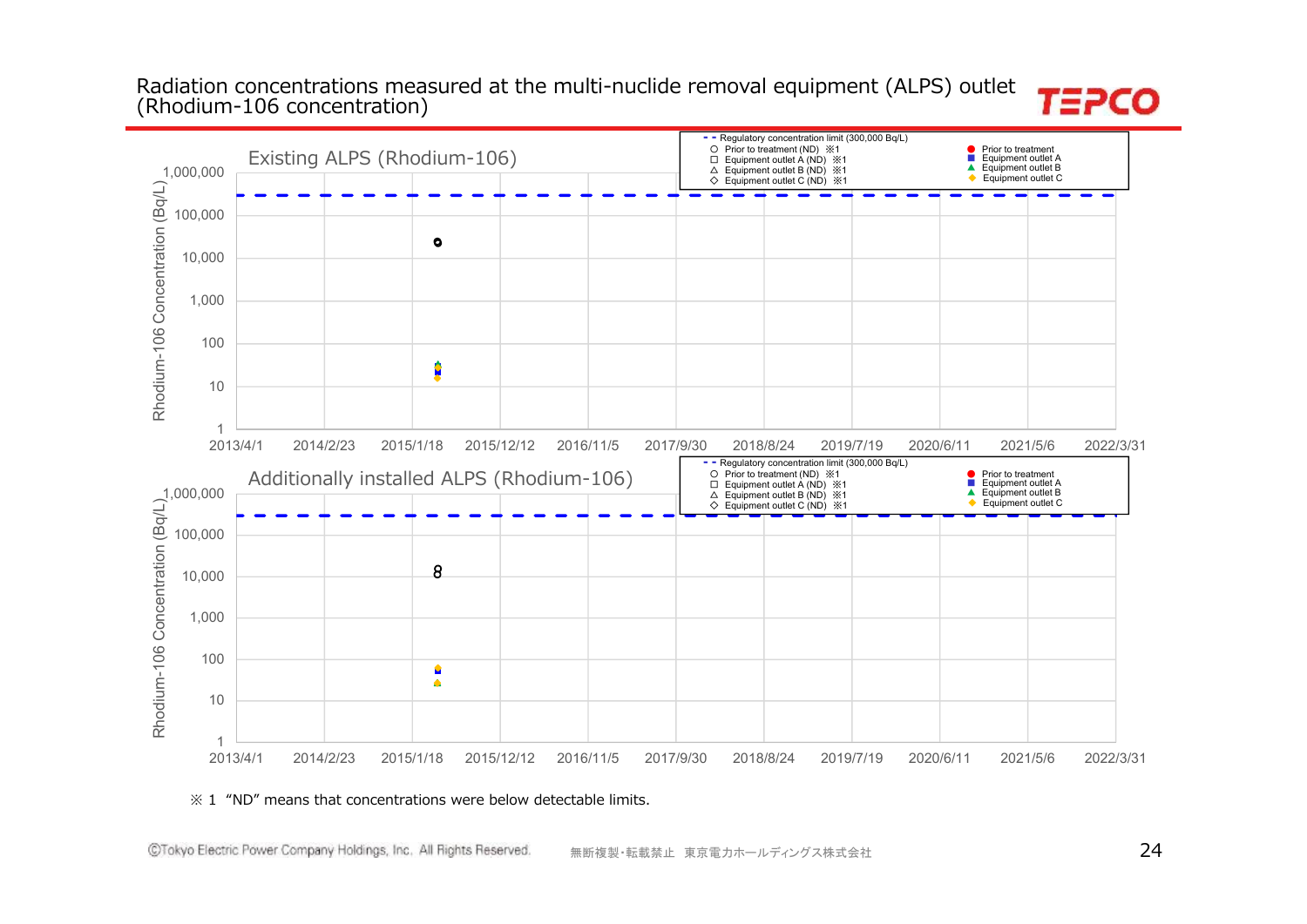### Radiation concentrations measured at the multi-nuclide removal equipment (ALPS) outlet (Rhodium-106 concentration)



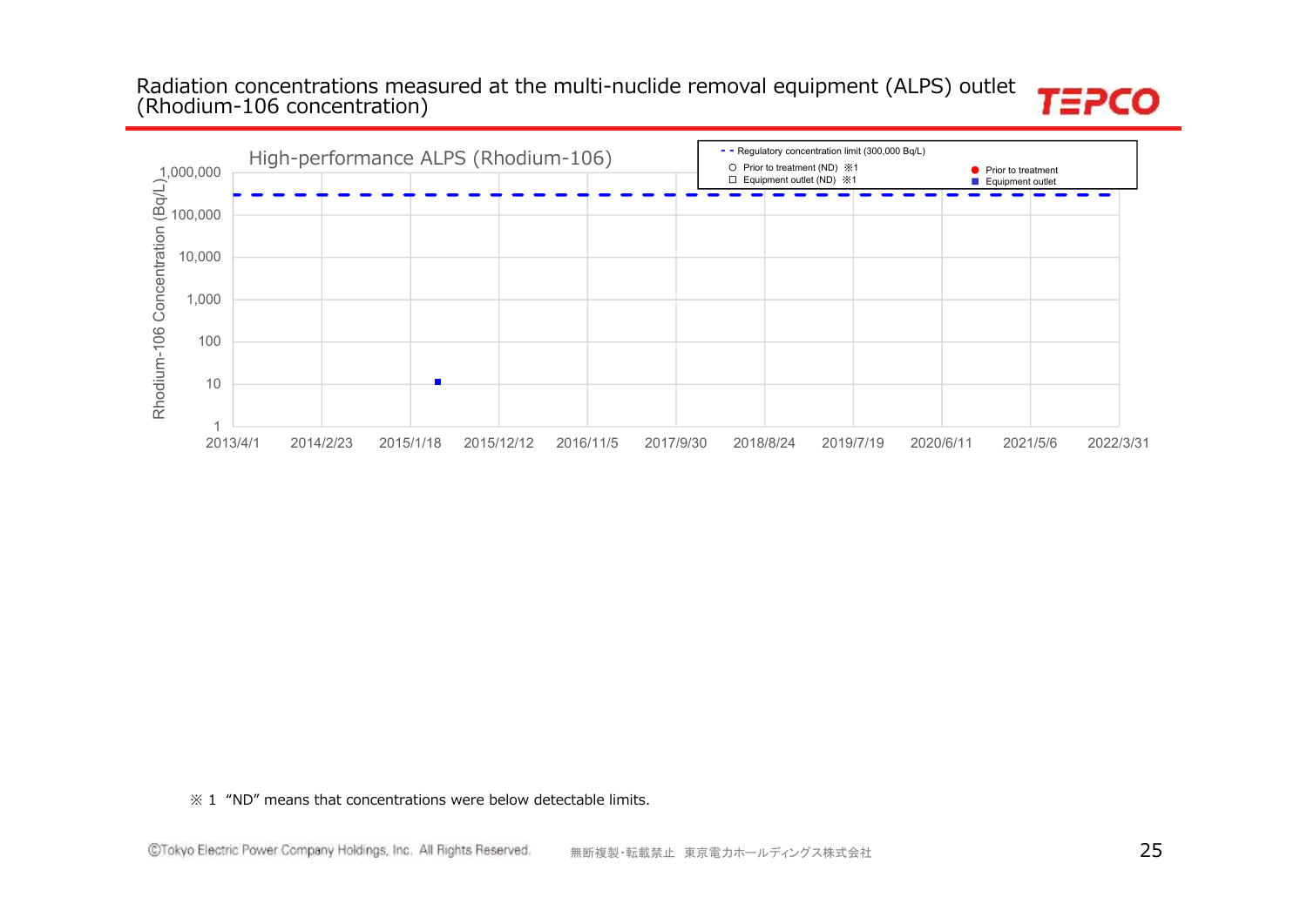### Radiation concentrations measured at the multi-nuclide removal equipment (ALPS) outlet (Gross α concentration)



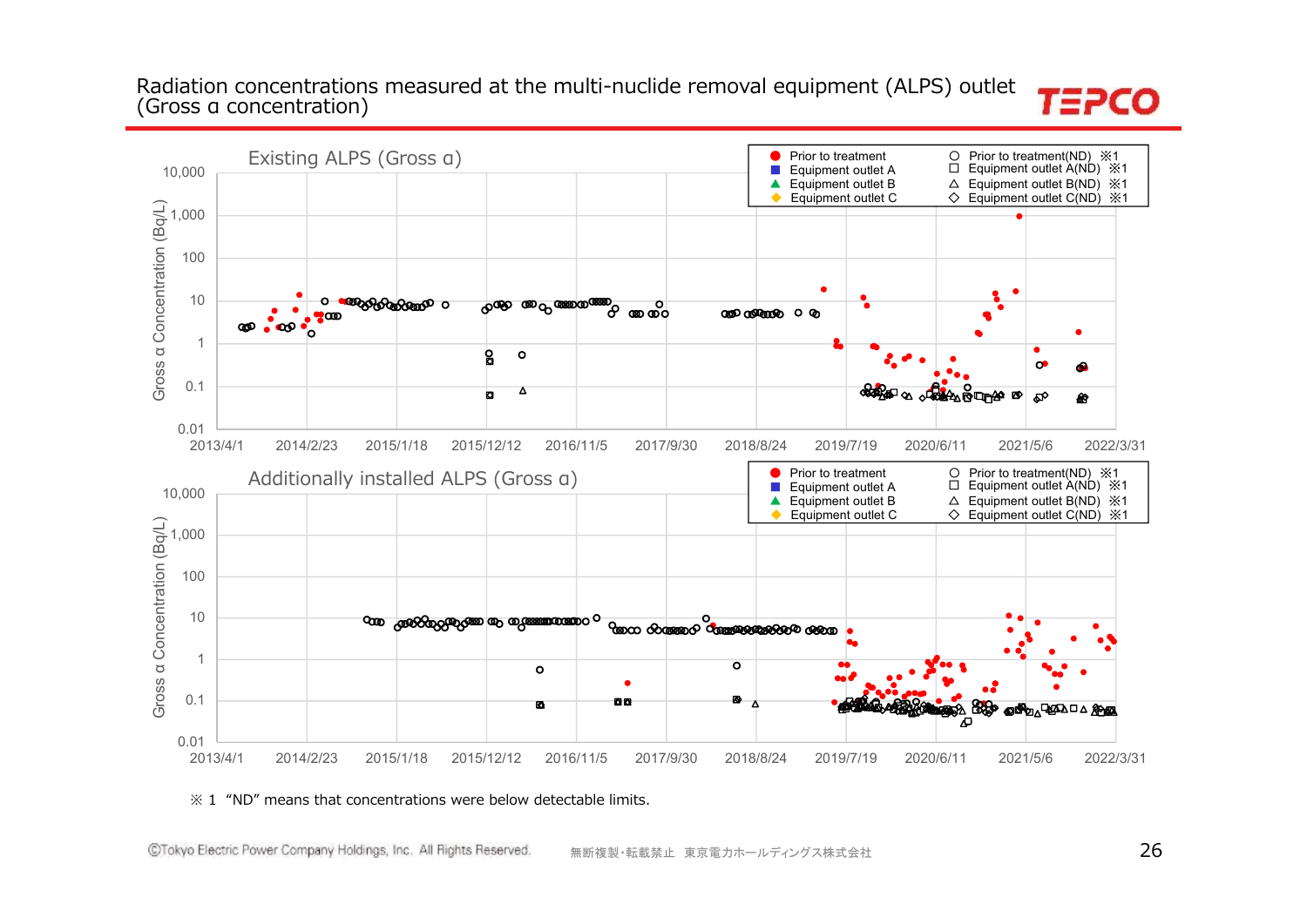Radiation concentrations measured at the multi-nuclide removal equipment (ALPS) outlet (Gross α concentration)